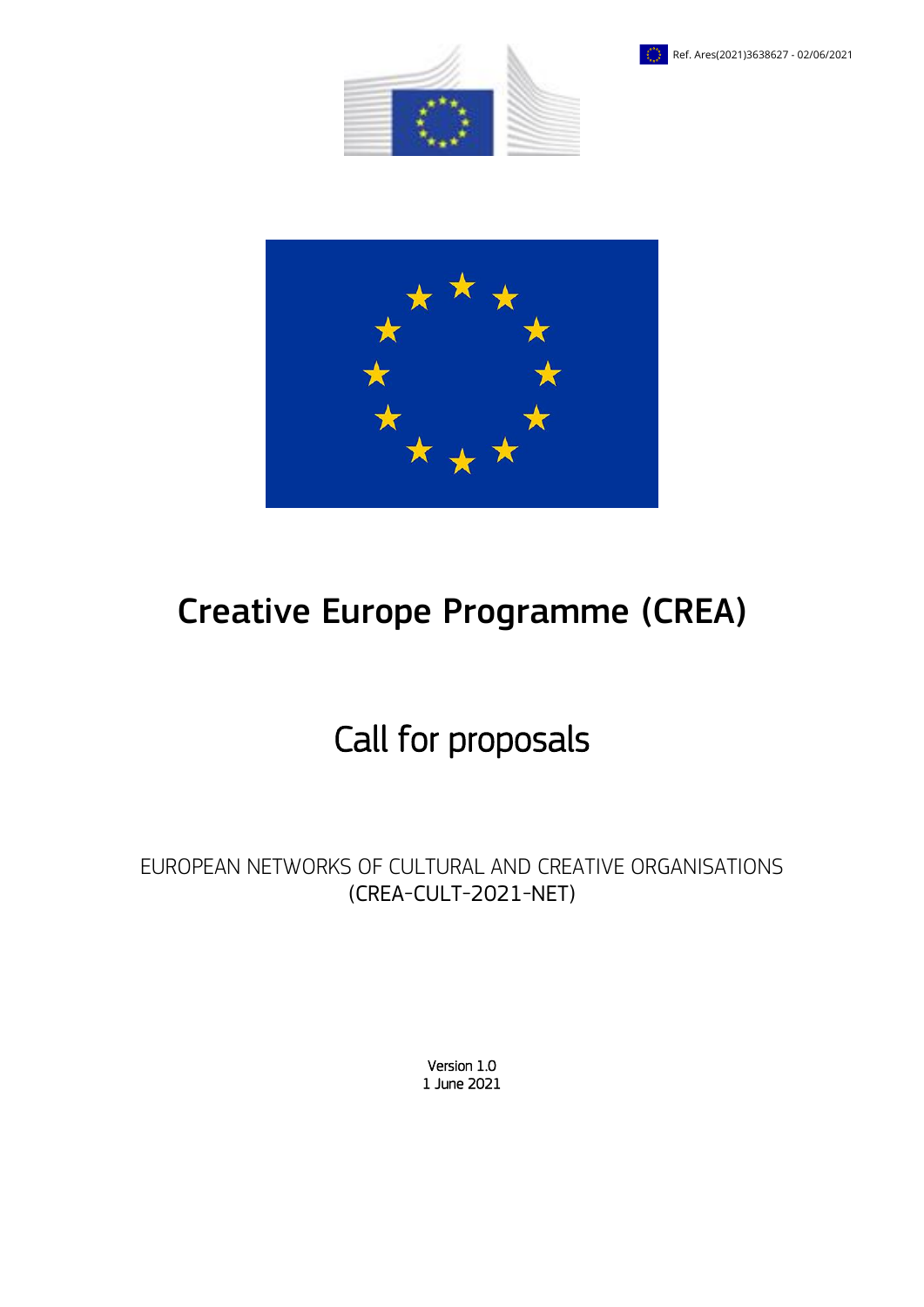

# EUROPEAN EDUCATION AND CULTURE EXECUTIVE **AGENCY (EACEA)**

EACEA.B - Creativity, Citizenship and Joint Operations<br>EACEA.B.1 - Culture

# **CALL FOR PROPOSALS**

# **TABLE OF CONTENTS**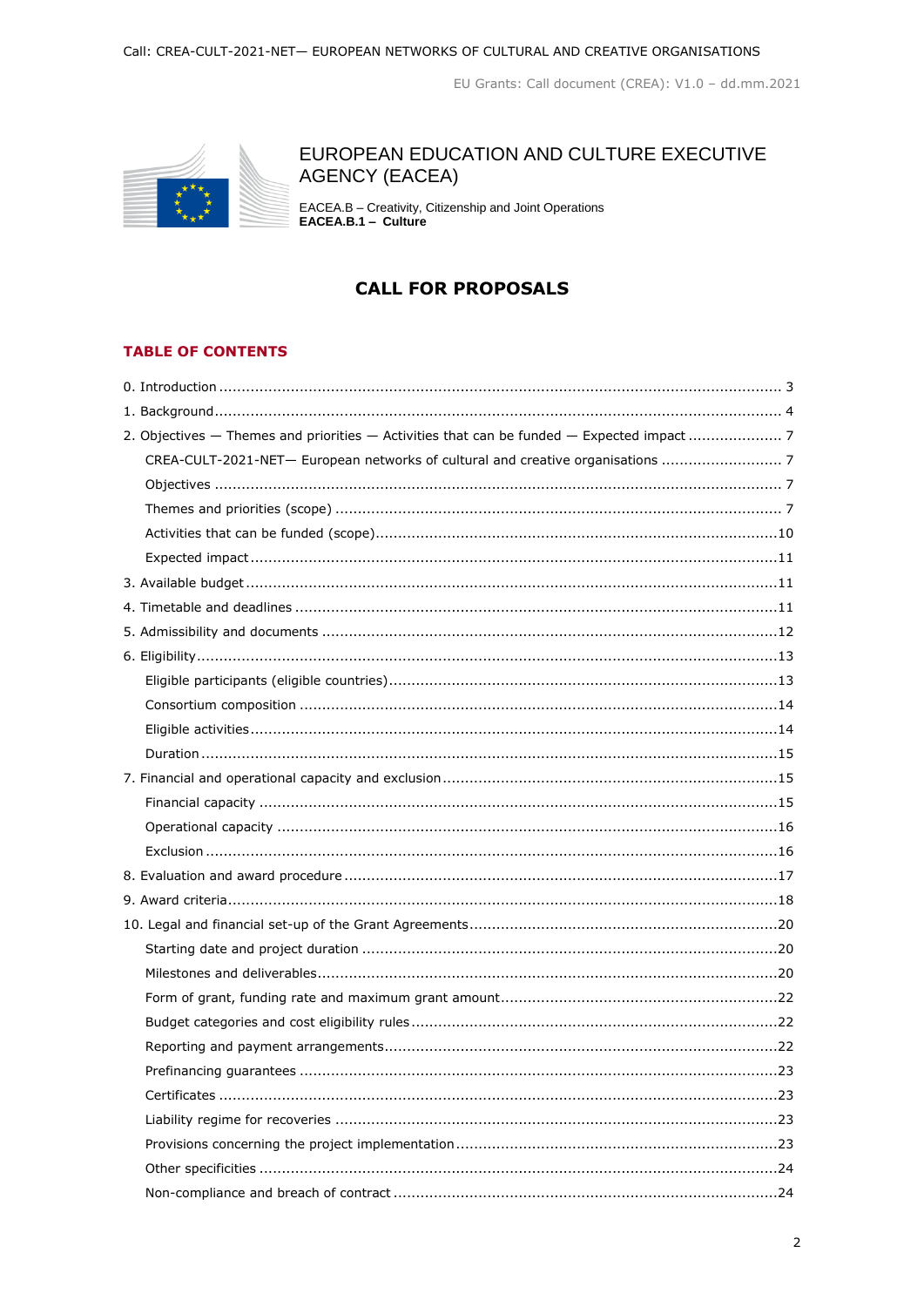# <span id="page-2-0"></span>**0. Introduction**

This is a call for proposals for EU **action grants** in the field of Culture under the **Creative Europe Programme**.

The regulatory framework for this EU Funding Programme is set out in:

- Regulation 2018/1046 [\(EU Financial Regulation\)](https://eur-lex.europa.eu/legal-content/EN/ALL/?uri=CELEX:32018R1046&qid=1535046024012)
- the basic act (Creative Europe Regulation 2021/818<sup>1</sup>).

The call is launched in accordance with the 2021 Work Programme<sup>2</sup> and will be managed by the **European Education and Culture Executive Agency (EACEA)** ('Agency').

The call covers the following **topics**:

# **CREA-CULT-2021-NET — European networks of cultural and creative organisations**

Applicants cannot submit more than one proposal under this call.

We invite you to read the **call documentation** on the Funding & Tenders Portal Topic page carefully, and in particular this Call Document, the Model Grant Agreement, the [EU Funding & Tenders Portal Online Manual](https://ec.europa.eu/info/funding-tenders/opportunities/docs/2021-2027/common/guidance/om_en.pdf) and the [EU Grants AGA](https://ec.europa.eu/info/funding-tenders/opportunities/docs/2021-2027/common/guidance/aga_en.pdf) — Annotated [Grant Agreement.](https://ec.europa.eu/info/funding-tenders/opportunities/docs/2021-2027/common/guidance/aga_en.pdf)

These documents provide clarifications and answers to questions you may have when preparing your application:

- the Call Document outlines the:
	- background, objectives, scope, activities that can be funded and the expected results (sections 1 and 2)
	- timetable and available budget (sections 3 and 4)
	- admissibility and eligibility conditions (including mandatory documents; sections 5 and 6)
	- criteria for financial and operational capacity and exclusion (section 7)
	- evaluation and award procedure (section 8)
	- award criteria (section 9)
	- legal and financial set-up of the Grant Agreements (section 10)
	- how to submit an application (section 11)

 $\mathbf{I}$ Regulation (EU) 2021/818 of the European Parliament and of the Council of 28 May 2021 establishing the Creative Europe Programme for the period 2021-2027 (OJ L 189).

<sup>&</sup>lt;sup>2</sup> Commission Implementing Decision C(2021) 3563 final of 26.5.2021 on the adoption of the work programme for 2021 and the financing decision for the implementation of the Creative Europe Programme.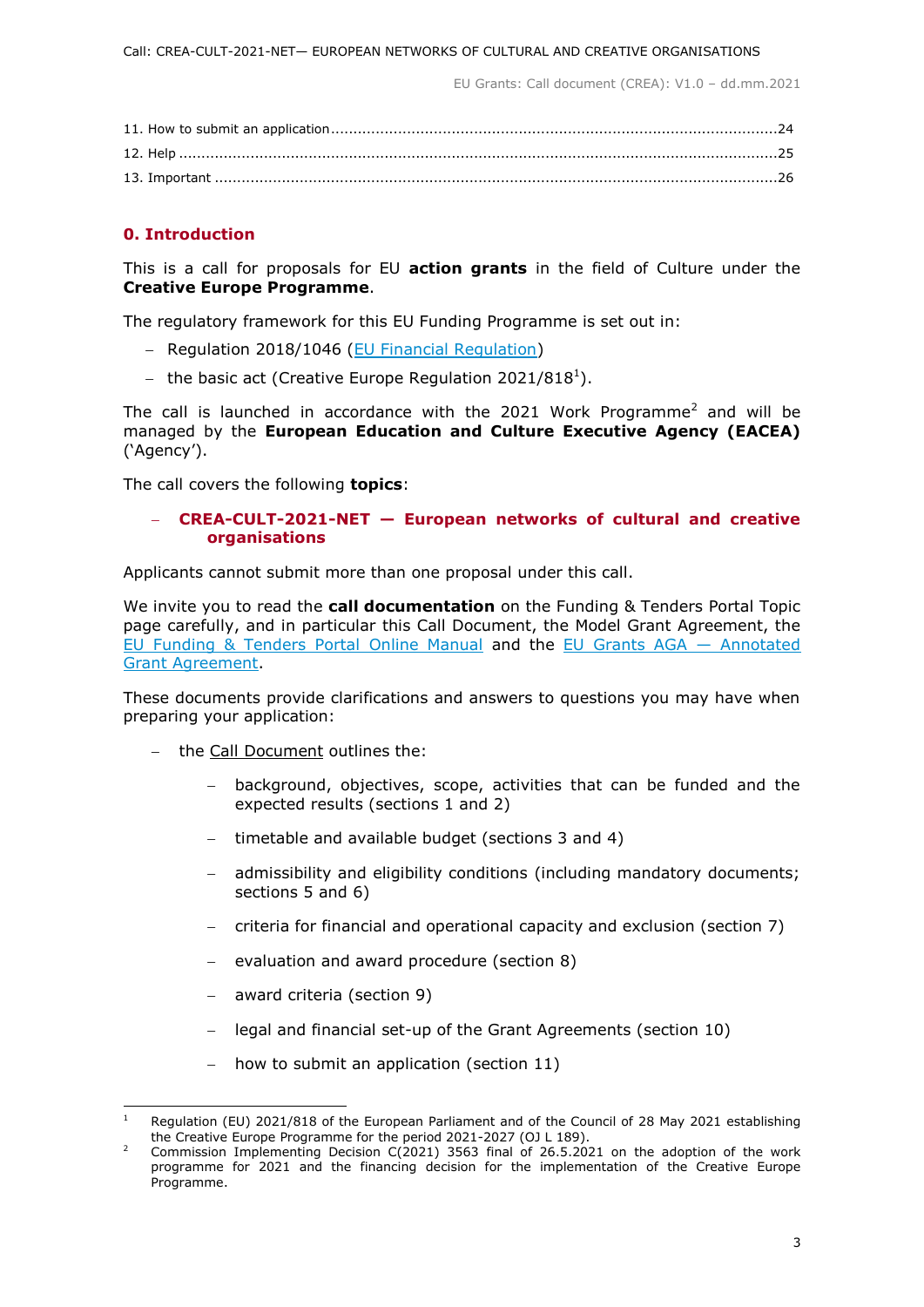- $-$  the Online Manual outlines the:
	- procedures to register and submit proposals online via the EU Funding & Tenders Portal ('Portal')
	- recommendations for the preparation of the application
- the AGA Annotated Grant Agreement contains:
	- detailed annotations on all the provisions in the Grant Agreement you will have to sign in order to obtain the grant *(including cost eligibility, payment schedule, accessory obligations, etc)*.

You are also encouraged to visit the [Creative Europe Project Results](https://ec.europa.eu/programmes/creative-europe/projects/) website to consult the list of projects funded previously.

# <span id="page-3-0"></span>**1. Background**

# *Objectives*

Creative Europe brings together actions supporting the European cultural and creative sectors.

The term **'Cultural and creative sectors**' means all sectors whose activities are based on cultural values or artistic and other individual or collective creative expressions. The activities may include the development, the creation, the production, the dissemination and the preservation of goods and services, which embody cultural, artistic or other creative expressions, as well as education or management, related to these activities. The sectors include, inter alia, architecture, archives, libraries and museums, artistic crafts, audiovisual (including film, television, video games and multimedia), tangible and intangible cultural heritage, design (including fashion design), festivals, music, literature, performing art (including theatre and dance), books and publishing, radio, and visual arts.

The general objectives of the Programme are:

- to safeguard, develop and promote European cultural and linguistic diversity and heritage;
- to increase the competitiveness and the economic potential of the cultural and creative sectors, in particular the audiovisual sector.

These goals are pursued through the following **specific objectives**:

- enhancing artistic and cultural cooperation at the European level, in order to support the creation of European works and strengthen the economic, social and external dimension of and innovation and mobility in Europe's cultural and creative sectors (**CULTURE strand**);
- promoting the competitiveness, scalability, cooperation, innovation, and sustainability, including through mobility in the European audiovisual sector (**MEDIA strand**); and
- promoting policy cooperation and innovative actions supporting all strands of the programme, promoting a diverse, independent and pluralistic media environment, and media literacy, thereby fostering freedom of artistic expression, intercultural dialogue and social inclusion (**CROSS SECTORAL strand**).

# *Policy framework*

Creative Europe is fully aligned with the **political priorities of the Commission** and the 2018 Commission Communication on a [New European Agenda for Culture.](https://eur-lex.europa.eu/legal-content/EN/TXT/?uri=COM%3A2018%3A267%3AFIN)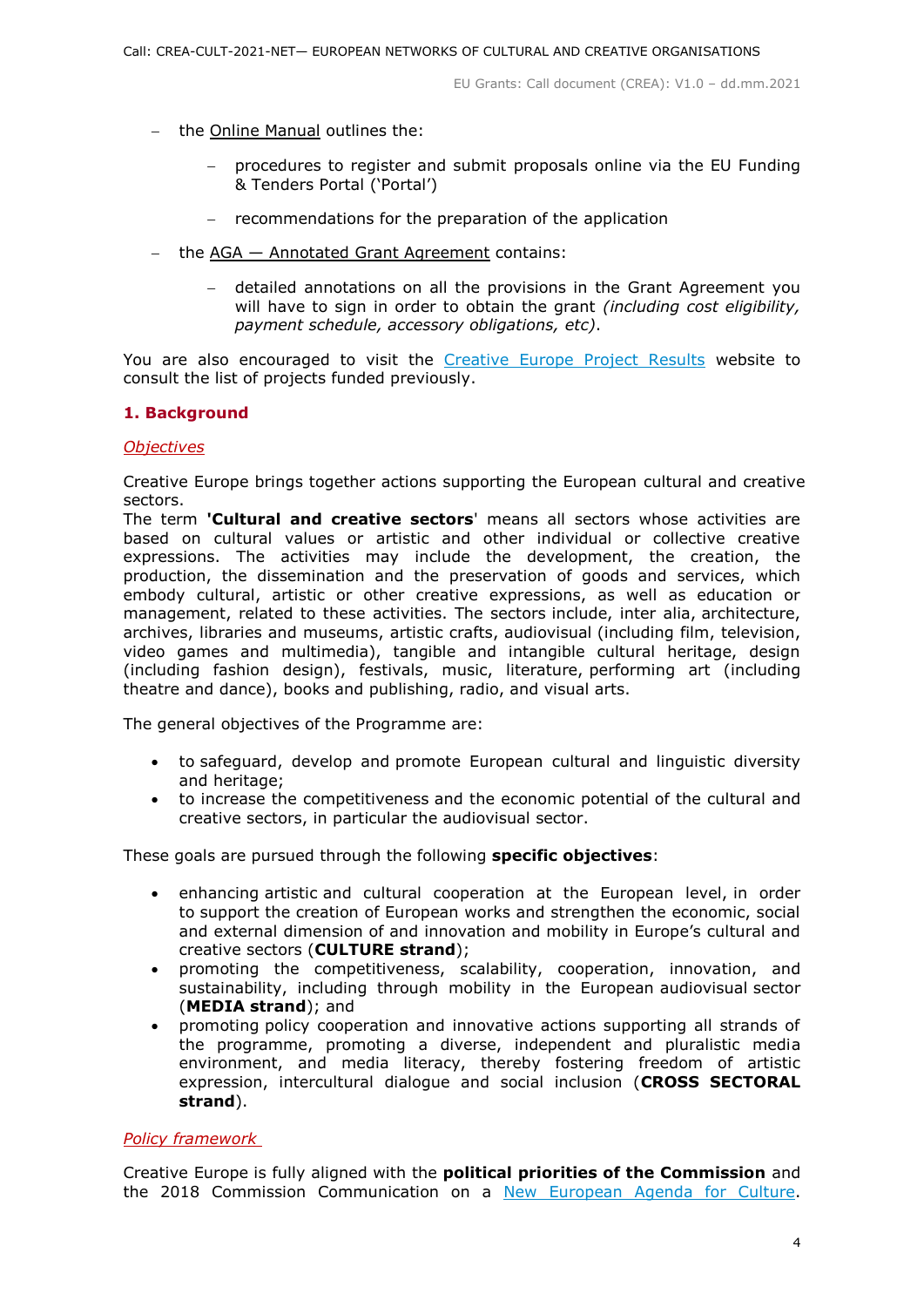Supporting the Gender Equality Strategy 2020-2025 and the European Green Deal are considered cross-cutting issues.

The Programme is also aligned with the Council's multiannual [Work Plan for Culture](https://eur-lex.europa.eu/legal-content/EN/TXT/?uri=CELEX:52018XG1221(01))  [\(2019-2022\),](https://eur-lex.europa.eu/legal-content/EN/TXT/?uri=CELEX:52018XG1221(01)) the 2016 Joint Communication [Towards an EU strategy for international](https://ec.europa.eu/culture/policies/international-cultural-relations)  [cultural relations](https://ec.europa.eu/culture/policies/international-cultural-relations) and the 2014 Commission Communication [Towards an integrated](https://ec.europa.eu/assets/eac/culture/library/publications/2014-heritage-communication_en.pdf)  [approach to cultural heritage for Europe,](https://ec.europa.eu/assets/eac/culture/library/publications/2014-heritage-communication_en.pdf) which all plead for a stronger role for culture in the further social, economic and international development of our Union.

The Programme will also focus on supporting the policy objectives of the **Digital Single Market** and the**#Digital4Culture** strategy.

The Programme, while preserving its essential nature, will contribute to the [New](https://europa.eu/new-european-bauhaus/about/about-initiative_en)  [European Bauhaus](https://europa.eu/new-european-bauhaus/about/about-initiative_en) initiative, connecting the European Green Deal to our living spaces and will contribute as well to the European Year of Rail  $2021$ , highlighting the benefits of rail as a sustainable, smart and safe means of transport and encouraging the use of rail.

In accordance with the [European Pillar of Social Rights](https://ec.europa.eu/info/strategy/priorities-2019-2024/economy-works-people/jobs-growth-and-investment/european-pillar-social-rights/european-pillar-social-rights-action-plan_en) Action Plan, the Programme supports promotion of fair working conditions, including fair remuneration for all cultural and creative professionals. The [Study on the working conditions of artists,](https://ec.europa.eu/culture/news/study-artists-working-conditions-published)  [cultural and creative professionals,](https://ec.europa.eu/culture/news/study-artists-working-conditions-published) including initiatives for the fair remuneration of artists and cultural professionals, recently published by the European Commission and stakeholders, deserves special attention.

The COVID-19 crisis was an accelerator of change in the cultural and creative sectors, amplifying many of the challenges they have been facing. The cultural and creative sectors have been amongst the hardest hit by the COVID-19 crisis, which has accelerated the existing trends driven by globalisation and the digital transition. The combination of restrictive hygiene rules and the economic recession have created immediate drops in revenue and cash flow as well as accelerated structural change. There is a need to pool resources and support initiatives that promote the **resilience and recovery** of cultural operators, artists and cultural professionals, who have been profoundly affected by lockdowns and physical distancing measures.

The **digital transition** accelerated by the COVID-19 pandemic is bringing about a change of paradigm, significantly impacting how cultural goods are created, managed, disseminated, accessed and monetised.

The richness, which stems from Europe's **cultural and linguistic diversity**, does not easily benefit European citizens, because the cultural and creative sectors are too often fragmented along national and linguistic lines and lack critical mass. The **transnational circulation** and co-production of works remain limited and it is therefore important to develop effective solutions to reach audiences across borders.

These challenges, of a transnational nature, require a targeted European approach to optimise the potential of the sectors to contribute to jobs, growth and social inclusion, including for the most disadvantaged and hard-to-reach groups. The Programme will support actions and activities with a **European added value**, which complement regional, national, international and other Union programmes and policies.

*Culture strand 2021 priorities* 

In 2021, the Culture strand of the new Creative Europe programme intends to promote:

 Reinforcement of the **resilience to** allow the **recovery of cultural operators** in light of the COVID-19 crisis.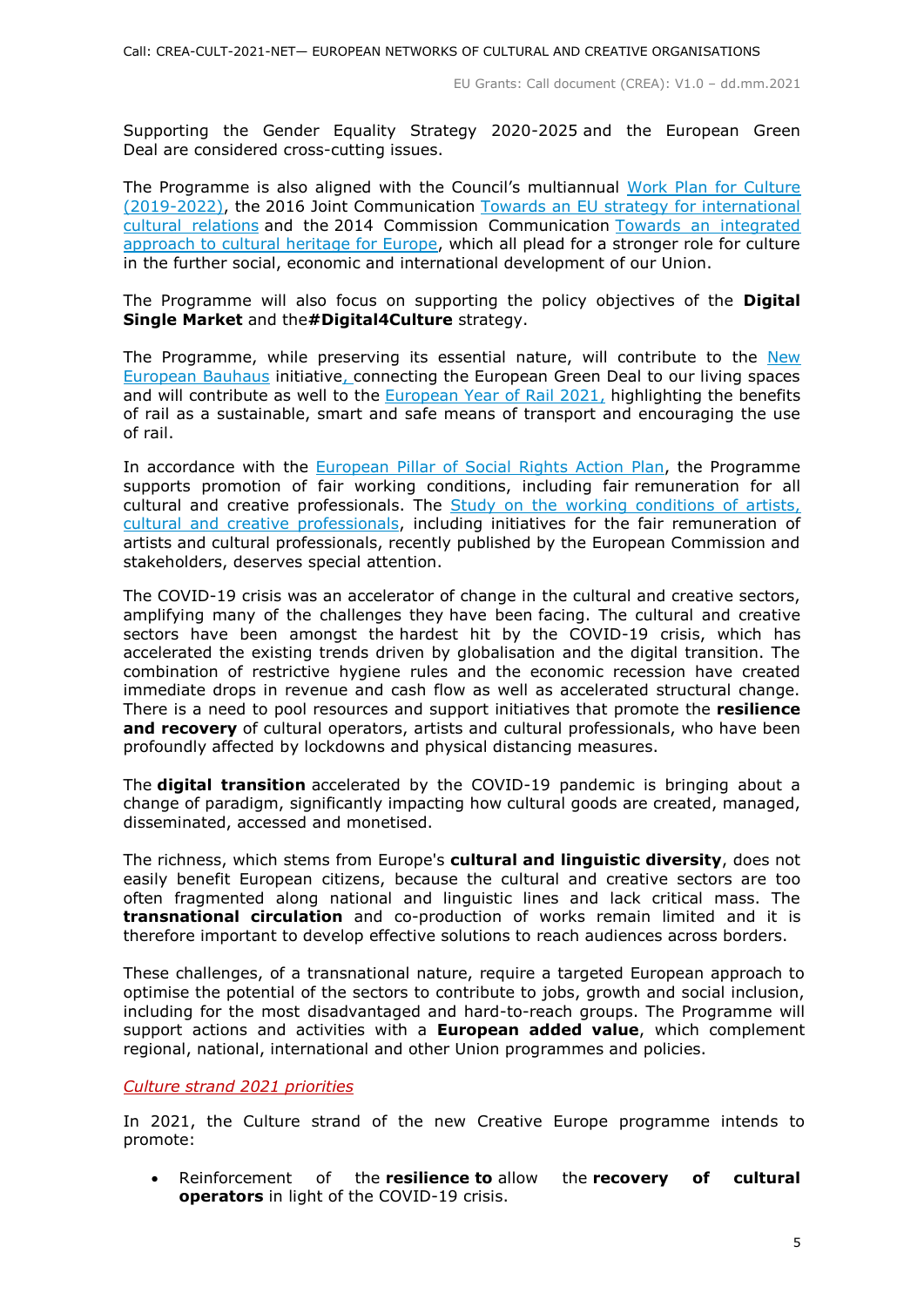- **Innovation and joint creations:** the Programme will support operators to develop innovative European projects to allow the evolution of the cultural and creative sectors and to increase their competitiveness. Innovations can be of a technological and artistic nature and can include the development and experimentation of new practices or new models or the transfer and dissemination of good practices from one European region or sector to others. Areas of innovation can include fighting climate change, digitisation or a societal dimension such as audience development, gender equality, the inclusion of people with disabilities, belonging to minorities, to socially marginalised groups.
- **Co-production, cooperation, learning and connection** of organisations of all sizes and that will build capacity, help the circulation of artists and works, give rise to co-productions and artistic creations and contribute to disseminating professional and artistic good practices across Europe.
- **Capacity building of artists:** the Programme will help European artists and cultural and creative professionals move up to the European level by supporting (emerging) talents and skills development. Platforms will be supported to increase the visibility and the circulation of European emerging artists and works in Europe and beyond. It will also support actions that promote the circulation of European literary works allowing the book sector (booksellers, libraries, etc.) to foster cooperation between publishers and their partners.
- The programme will invest in activities that encourage the **scaling up of Europe's cultural and creative sectors** at European and global levels, for instance by supporting their **international presence**, marketing and branding. It will help collect and disseminate data, information, practices, ideas and solutions; provide training and advice to professionals; represent the sectors at national and European level and advocate on their behalf on key sectoral issues.

#### *Cross-cutting issues*

In addition, as cross-cutting issues, the Programme will support effective mechanisms to ensure the cultural sectors offer diversity, inclusion and equality for all and contribute to the fight against climate change.

- **Inclusion, diversity, and gender equality.** Projects should facilitate access to European cultural and creative content for all groups and audiences, especially for professionals and participants with disadvantaged backgrounds and fewer opportunities related to disability or health problems, economic, social or geographical obstacles or cultural differences. Particular attention will be given to fostering gender equality, in particular as a driver of creativity, economic growth and innovation. Projects must seek to promote gender equality and non-discrimination mainstreaming in accordance with the [Gender Mainstreaming Toolkit.](https://eige.europa.eu/gender-mainstreaming/toolkits/gender-impact-assessment/guide-gender-impact-assessment) All activities funded under the programme shall incorporate a gender equality perspective and contribute to the equal empowerment of women and men, ensuring that they achieve their full potential and benefit from the same rights.
- **Environment and the fight against climate change.** The cultural and creative sectors should contribute to the European Green Deal, in particular, by encouraging its operators to adopt more environmentally sustainable practices and, by this, to contribute to the achievement of the overall target of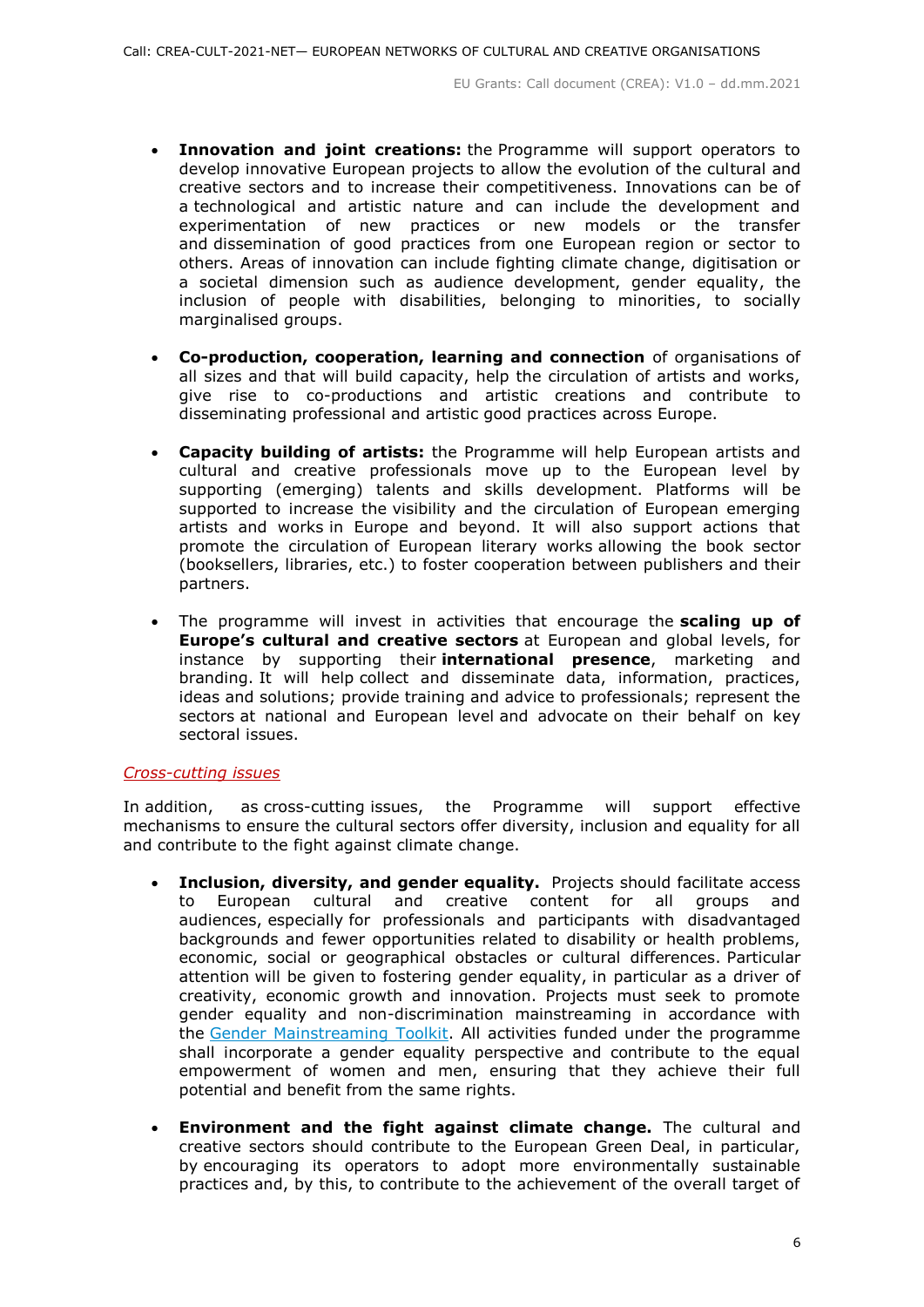30% of the Union budget expenditures supporting climate objectives. Culture can play an important role in the green transition through awareness-raising, learning, communication and in the sharing of knowledge and good practices, and has the potential to develop innovative ways of tackling environmental challenges.

#### <span id="page-6-0"></span>**2. Objectives — Themes and priorities — Activities that can be funded — Expected impact**

# <span id="page-6-1"></span>**CREA-CULT-2021-NET— European networks of cultural and creative organisations**

#### <span id="page-6-2"></span>*Objectives*

-

The *support to European Networks of Cultural and Creative Organisations* action intends to **enhance the capacity** of European cultural and creative sectors to **face common challenges** and **nurture talents**, **innovate**, prosper and **generate** jobs and **growth**.

This action will support **projects** implemented by **highly representative**, **multicountry**, **membership-based networks** of European cultural organisations, which cover a wide range of Creative Europe participating countries<sup>3</sup>. Networks must have a shared mission, governance rules, and members' rights and obligations, as formally specified (in "statutes" or equivalent) and agreed upon by its members. Networks should be composed of a coordinating entity and its members.

European networks exclusively covering the audio-visual sector are not eligible for funding under this action.

#### <span id="page-6-3"></span>*Themes and priorities (scope)*

In the current context, there is a need to promote **fair**, **inclusive** and **diverse frameworks** supporting artists and cultural and creative professionals. This includes effective mechanisms to ensure the cultural sector offers **diversity**, **inclusion** and **equality** for all, promotes effective ways to tackle the gender gap and related divides, and fights discrimination. From this perspective, promoting better frameworks, working conditions and remuneration for all cultural and creative professionals to thrive becomes a key strategic consideration<sup>4</sup>, among others.

The cultural and creative sectors should also contribute to the **European Green Deal**, in particular by encouraging these sectors to adopt more environmentally sustainable practices. This is in line with the objective of the European Union to mainstream climate actions in all of its policies, with an overall target of 30% of the EU budget allocated to support climate objectives.

Applicants must consider these two cross-cutting issues in the design and implementation of their projects.

In addition, proposals should tackle one or several of the following specific **call priorities:**

**increase cultural access to and participation in culture as well as** 

<sup>4</sup>More information available in the Study on artists' working conditions: <https://ec.europa.eu/culture/news/study-artists-working-conditions-published>

 $3$  For the list of participating countries, please check section 6 Eligible participants (eligible countries)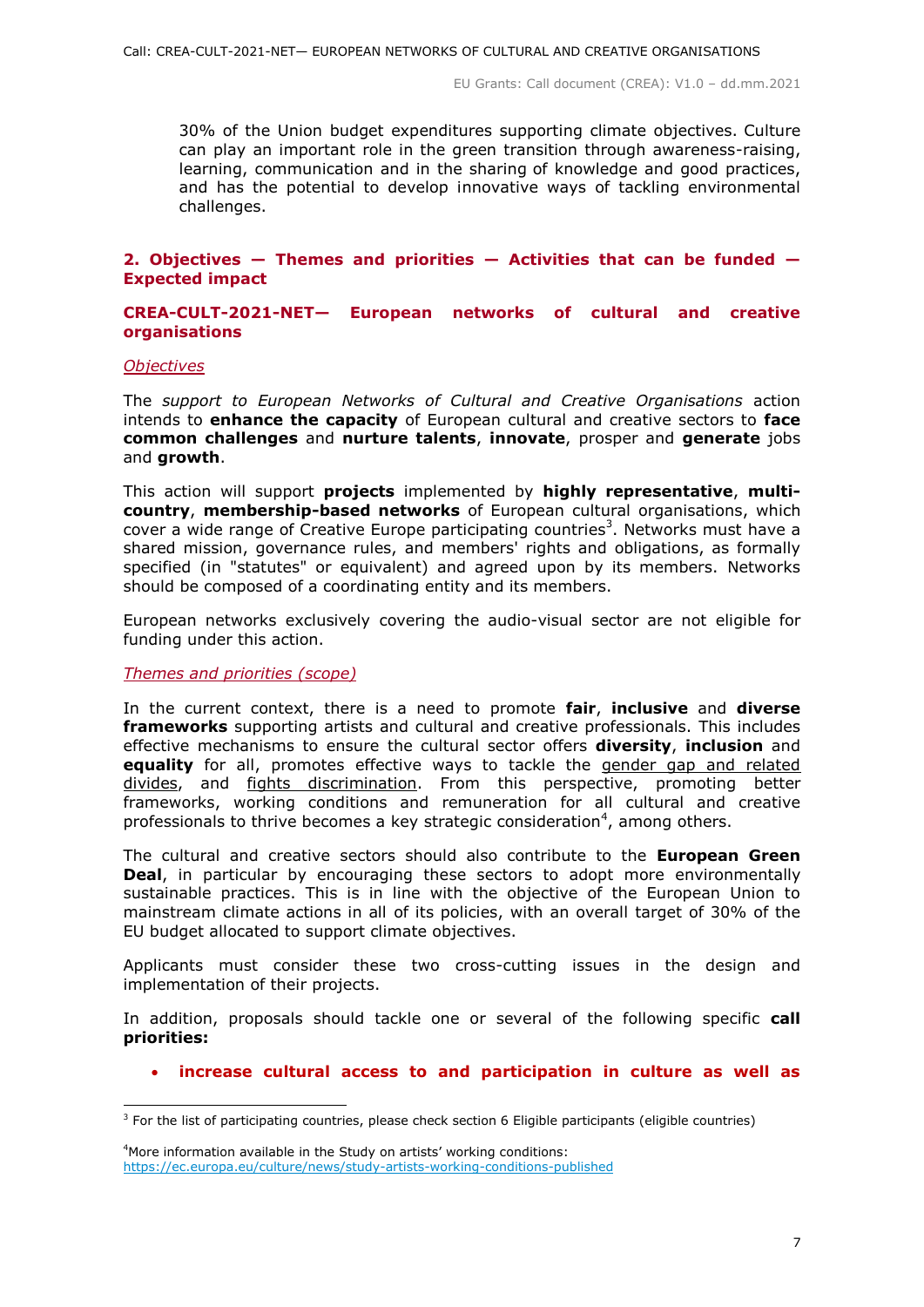#### **audience engagement and development**

With this priority, the aim is to **build the capacities** of the cultural and creative sectors to enhance **cultural participation** across Europe as well as audience **engagement** and **development**.

The New European Agenda for Culture<sup>5</sup> highlights that culture is an ideal means of communicating across language barriers, empowering people and facilitating social cohesion, including among refugees, migrants, and host populations. Culture is also a transformative force for community regeneration, social cohesion and public debate.

Cultural participation has been recognised as one of the main factors for individual self-development and well-being, as well as an accelerator of societal changes and of the construction of inclusive, resilient societies. Culture strengthens the social capital of societies, facilitating democratic citizenship, fostering creativity, wellbeing and critical thinking, encouraging integration and cohesion, and promoting diversity, equality and pluralism<sup>6</sup>.

Symbolic, social and financial barriers to cultural participation remain, despite the efforts of cultural organisations to adapt to changing patterns of cultural consumption and population composition. New approaches using the **cultural capability** approach should be encouraged. This means implementing a wide range of quality cultural activities, promoting opportunities for all to take part and to create, and strengthening links between culture and education, social affairs, urban policy, research and innovation<sup>7</sup>.

When addressing this priority, proposals shall include specific measures to reinforce **the capacities** of organisations and professionals from the cultural and creative sectors to **increase cultural access to and participation in culture as well as audience engagement and development.** 

# **build the capacity to be active at international level in Europe and beyond**

In the context of a globalised world, European cultural operators can benefit from cooperation with partners from other countries, including those outside Europe. Networks often provide the necessary support that cultural organisations and professionals need in order to be active internationally. Conversely, they can also be brokers in bringing expertise and capacities to Europe from all over the world.

When addressing this priority, proposals should build the **capacity** of organisations and professionals from the European cultural and creative sectors to be (more) **active internationally**, within and beyond the Creative Europe participating countries, and **contribute to foster international cultural relations**.

Proposals should encourage the **scaling up** of Europe's cultural and creative sectors. They can include, for instance, activities supporting international presence, marketing and branding, or providing for the **international networking** of cultural organisations, the **exchange** of experiences with peers,

<sup>-</sup><sup>5</sup> <https://eur-lex.europa.eu/legal-content/EN/TXT/?qid=1527241001038&uri=COM:2018:267:FIN>

<sup>6</sup> https://www.europarl.europa.eu/RegData/etudes/STUD/2019/629203/IPOL\_STU(2019)629203\_EN.pdf

<sup>&</sup>lt;sup>7</sup> King's College London report "Towards cultural democracy: Promoting cultural capabilities for everyone", available at: https://www.kcl.ac.uk/Cultural/-/Projects/Towards-cultural-democracy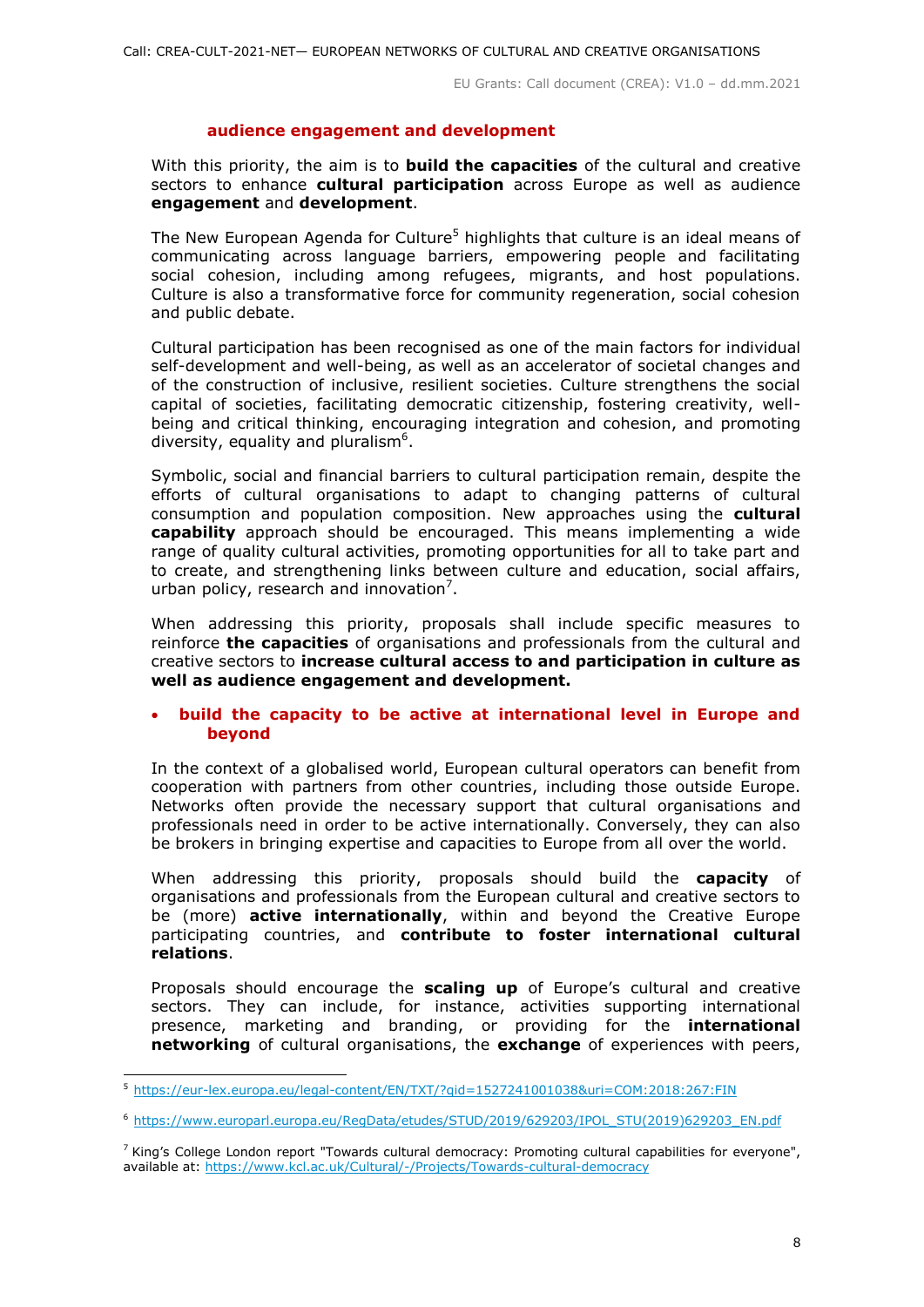the **building** of future **cooperation** leading to the implementation of local projects, or the reinforcement of ongoing cooperation. Proposals could also consider liaising with existing networks, projects or platforms operating in the areas concerned.

Proposals should reinforce the notion of **global communities**, and promote and enable more balanced exchanges and fairer working conditions for professionals. In this regard, they should **empower artists and professionals** to propose creative and valuable solutions to **global challenges**, and take local realities into consideration.

More background information on the internal dimension can be found in the following EU documents:

- the elements on the "external dimension (Strengthening international cultural relations)" that are included in the New European Agenda for Culture<sup>8</sup>
- ÷ the Joint EEAS/Commission Communication "Towards an EU strategy for international cultural relations"<sup>9</sup>
- the Commission Communication "Towards an integrated approach to cultural heritage for Europe"<sup>10</sup>

# **contribute to the European Green Deal**

With this priority, the aim is to enhance **the capacities** of the cultural and creative sectors to contribute to **building** more **resilient** and **sustainable**  societies and encourage the necessary adaptation of practices in the sectors.

Climate change and environmental degradation are an existential threat to Europe and the world. The cultural and creative sectors are already part of the response and have started to experiment and adopt transferable, inclusive and sustainable models to make production, distribution and access to culture more environmentally sustainable.

When addressing this priority, proposals could include awareness and/or capacity building activities that effectively help cultural operators to adopt and promote greener practices and contribute to the European Green Deal $^{11}$  and other initiatives, such as the New European Bauhaus $^{12}$ , to make a difference to citizens' quality of life.

#### **help the European cultural and creative sectors to fully take advantage of new technologies to enhance their competiveness**

The digital age represents a major challenge and opportunity for the cultural and creative sectors: the digital shift - accelerated by the COVID-19 pandemic - is bringing about a change of paradigm, significantly impacting how cultural goods are created, managed, disseminated, accessed, consumed and monetised, and

-

 $11$ https://ec.europa.eu/info/strategy/priorities-2019-2024/european-green-deal en and [https://ec.europa.eu/commission/presscorner/detail/en/AC\\_20\\_1916](https://ec.europa.eu/commission/presscorner/detail/en/AC_20_1916) [https://ec.europa.eu/info/strategy/priorities-2019-2024/european-green-deal\\_en](https://ec.europa.eu/info/strategy/priorities-2019-2024/european-green-deal_en) and [https://ec.europa.eu/commission/presscorner/detail/en/AC\\_20\\_1916](https://ec.europa.eu/commission/presscorner/detail/en/AC_20_1916)

<sup>8</sup> <https://eur-lex.europa.eu/legal-content/EN/TXT/?qid=1527241001038&uri=COM:2018:267:FIN>

[An](https://eur-lex.europa.eu/legal-content/EN/TXT/?qid=1527241001038&uri=COM:2018:267:FIN) overall presentation of the strategy, as well as the adopted text, can be retrieved at: <https://ec.europa.eu/culture/policies/international-cultural-relations>

<sup>10</sup> <https://eur-lex.europa.eu/legal-content/EN/TXT/?uri=CELEX:52014DC0477>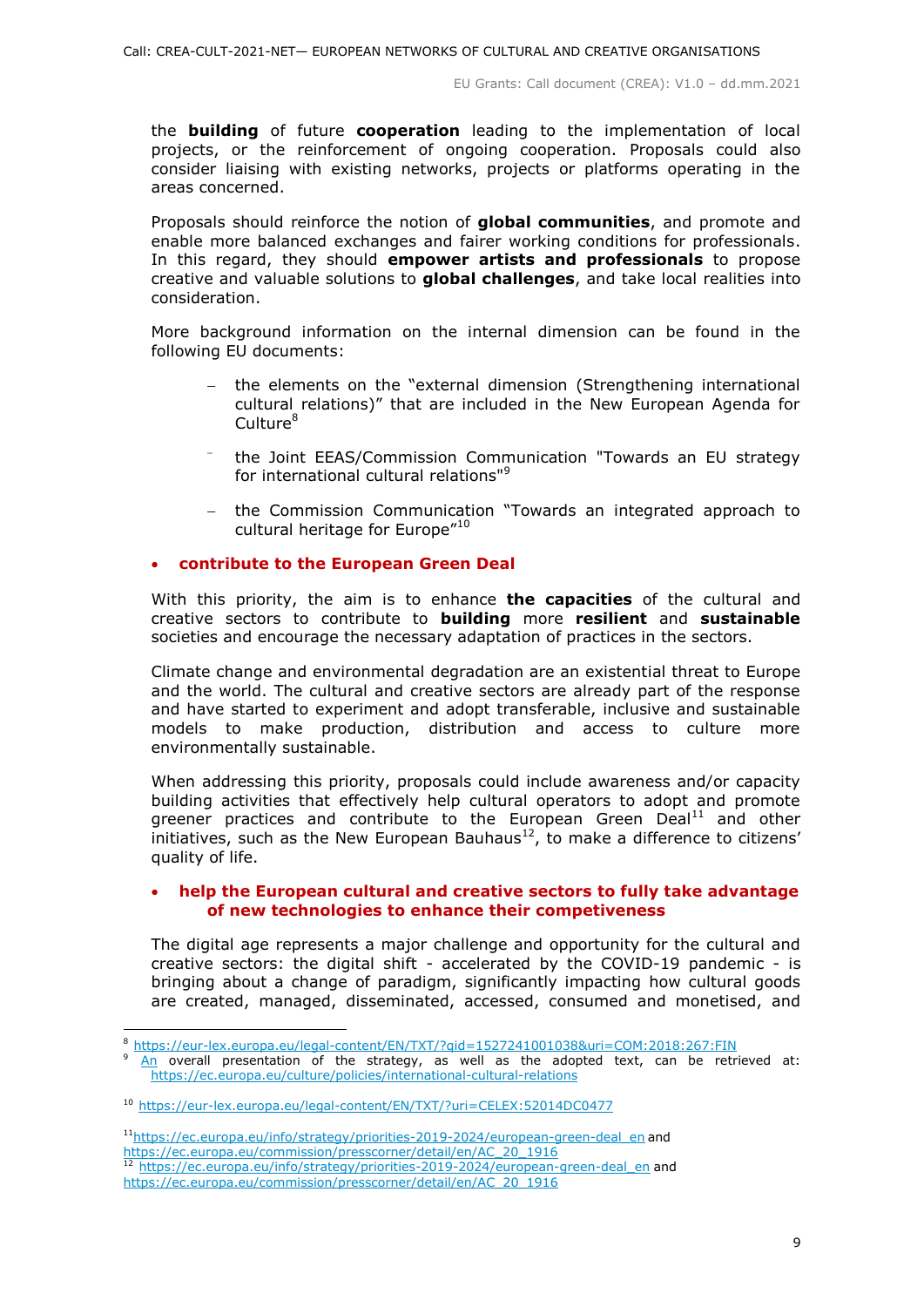changing the value propositions which prevailed in the analogue era. Digitisation has facilitated the distribution of cultural and creative content and services, but it has also intensified competition of content across borders on a global scale.

In addition, data management, artificial intelligence, algorithms and computation can lead to concentration and harmonisation of tastes and can have negative consequences on cultural and linguistic diversity. In this framework, the sectors can make a major contribution to a critical, sensitive and **human-centred approach** to the digital transformation.

In the framework of this call, proposals should **build the capacities** of the cultural and creative sectors to critically and creatively embrace the abovementioned opportunities and changes driven by the digital transformation. The EU's digital strategy, "A Europe fit for the digital age<sup>13</sup>", aims to make this transformation **work for the sectors and for people.** 

Note: The way proposals address all the above-mentioned priorities will be assessed under the award criterion "relevance". For more details, please check section 9.

All proposals should present a substantiated strategy and concrete details on how to implement one or more of the above priorities.

#### <span id="page-9-0"></span>*Activities that can be funded (scope)*

Proposals should include suitable activities for the reinforcement of the **capacities** of organisations and professionals active in the Creative and Cultural sectors. These **activities** have to be specifically designed to **tackle** the chosen **priorities of the call in an effective way**.

These activities should be formulated within a solid strategic framework and be **structured in work packages**. A work package means a major sub-division of the project. Each work package is accompanied by an objective (expected outcome) and should list the activities, milestones and deliverables that belong to it. (See section 10 – *Milestones and Deliverables*)

Activities should take into account the needs of the network members and facilitate members' participation throughout the entire project. Details on this should be provided in the following section of the application form: "2.2 Partnership and consortium". Under this call, financial support to third parties is eligible. For more details on the eligibility of activities, see section 6 (Eligibility of activities).

The quality of the proposed activities will be assessed under the award criterion "Quality of content and activities". For more details, please check section 9.

Note: considering that this call for proposals is intended for action grants (projects) and not operating grants: statutory obligations such as board meetings, general assemblies, or any other similar statutory activity of the network, are not eligible under this call.

#### <span id="page-9-1"></span>*Expected impact*

-

Support for about 30 networks covering different cultural and creative sectors.

This call is intended to have a **structuring effect** on Europe's cultural and creative sectors (CCS) by targeting the above-mentioned **priorities**. This structuring effect

<sup>13</sup> https://ec.europa.eu/info/strategy/priorities-2019-2024/europe-fit-digital-age\_en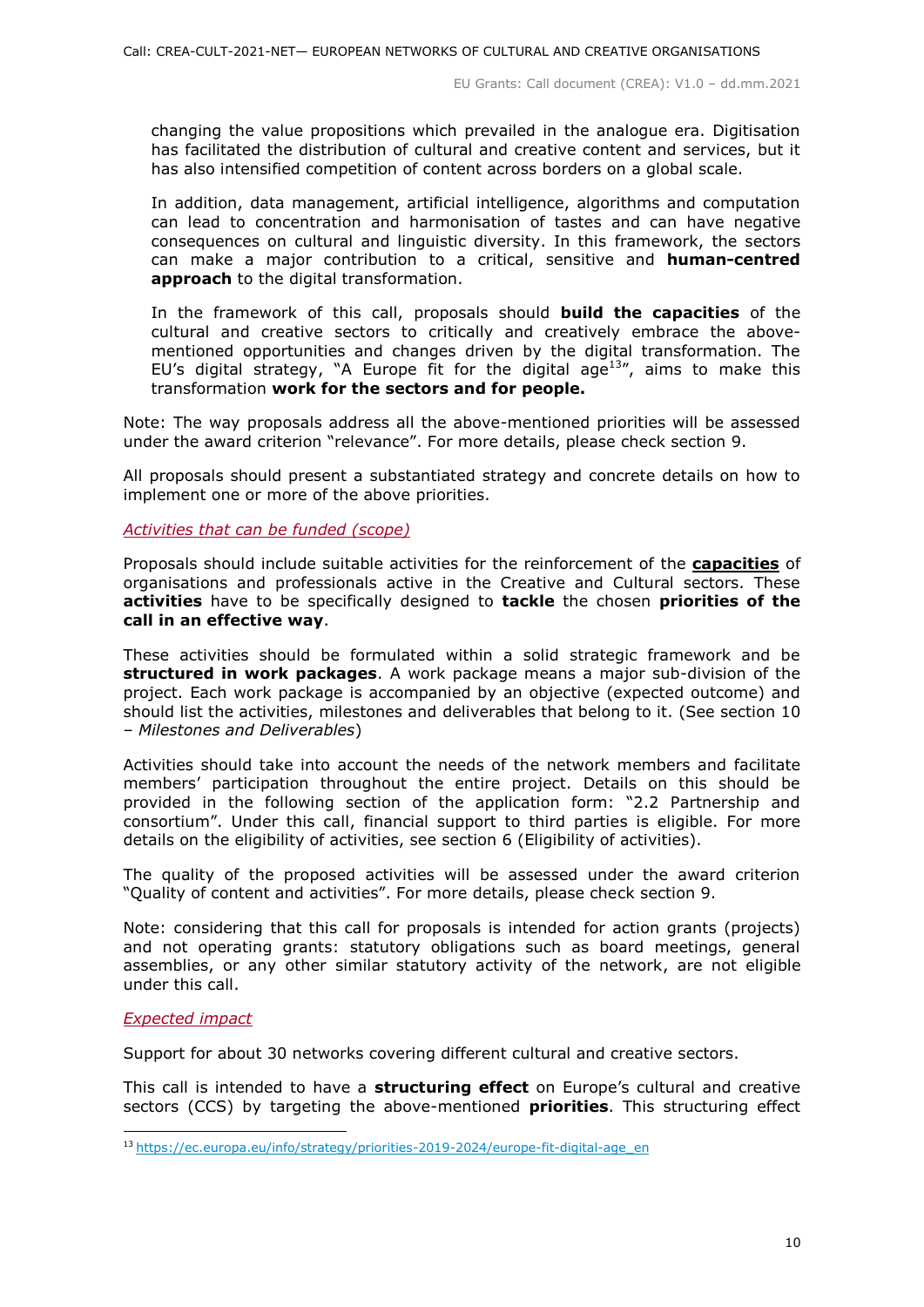should be tangible for the network members and/or for the CCS at large, and should be proportionate to the project objectives and scale.

# <span id="page-10-0"></span>**3. Available budget**

The available call budget is **EUR 27 000 000.** This budget might be increased by maximum 20%.

Specific budget information per topic can be found in the table below.

| <b>Topic</b>                                                   | <b>Topic budget</b> |  |  |
|----------------------------------------------------------------|---------------------|--|--|
| European Networks of<br>cultural and creative<br>organisations | EUR 27 000 000      |  |  |

We reserve the right not to award all available funds or to redistribute them between the call priorities, depending on the proposals received and the results of the evaluation.

# <span id="page-10-1"></span>**4. Timetable and deadlines**

| Timetable and deadlines (indicative) |                                             |
|--------------------------------------|---------------------------------------------|
| Call opening:                        | 08 June 2021                                |
| Deadline for submission:             | 26 August 2021 - 17:00:00 CET<br>(Brussels) |
| Fyaluation:                          | September 2021                              |
| Information on evaluation results:   | October 2021                                |
| GA signature:                        | October-December 2021                       |

# <span id="page-10-2"></span>**5. Admissibility and documents**

Proposals must be submitted before the **call deadline** *(see timetable section 4)*.

Proposals must be submitted **electronically** via the Funding & Tenders Portal Electronic Submission System (accessible via the Topic page in the Search Funding & [Tenders](https://ec.europa.eu/info/funding-tenders/opportunities/portal/screen/opportunities/topic-search;freeTextSearchKeyword=;typeCodes=0,1;statusCodes=31094501,31094502,31094503;programCode=null;programDivisionCode=null;focusAreaCode=null;crossCuttingPriorityCode=null;callCode=Default;sortQuery=openingDate;orderBy=asc;onlyTenders=false;topicListKey=topicSearchTablePageState) section). Paper submissions are NOT possible.

Proposals (including annexes and supporting documents) must be submitted using the forms provided *inside* the Submission System (**A**) NOT the documents available on the Topic page — they are only for information).

Proposals must be **complete** and contain all the requested information and all required annexes and supporting documents:

Application Form Part  $A -$  contains administrative information about the participants (future coordinator, beneficiaries and affiliated entities) and the summarised budget for the project *(to be filled in directly online)*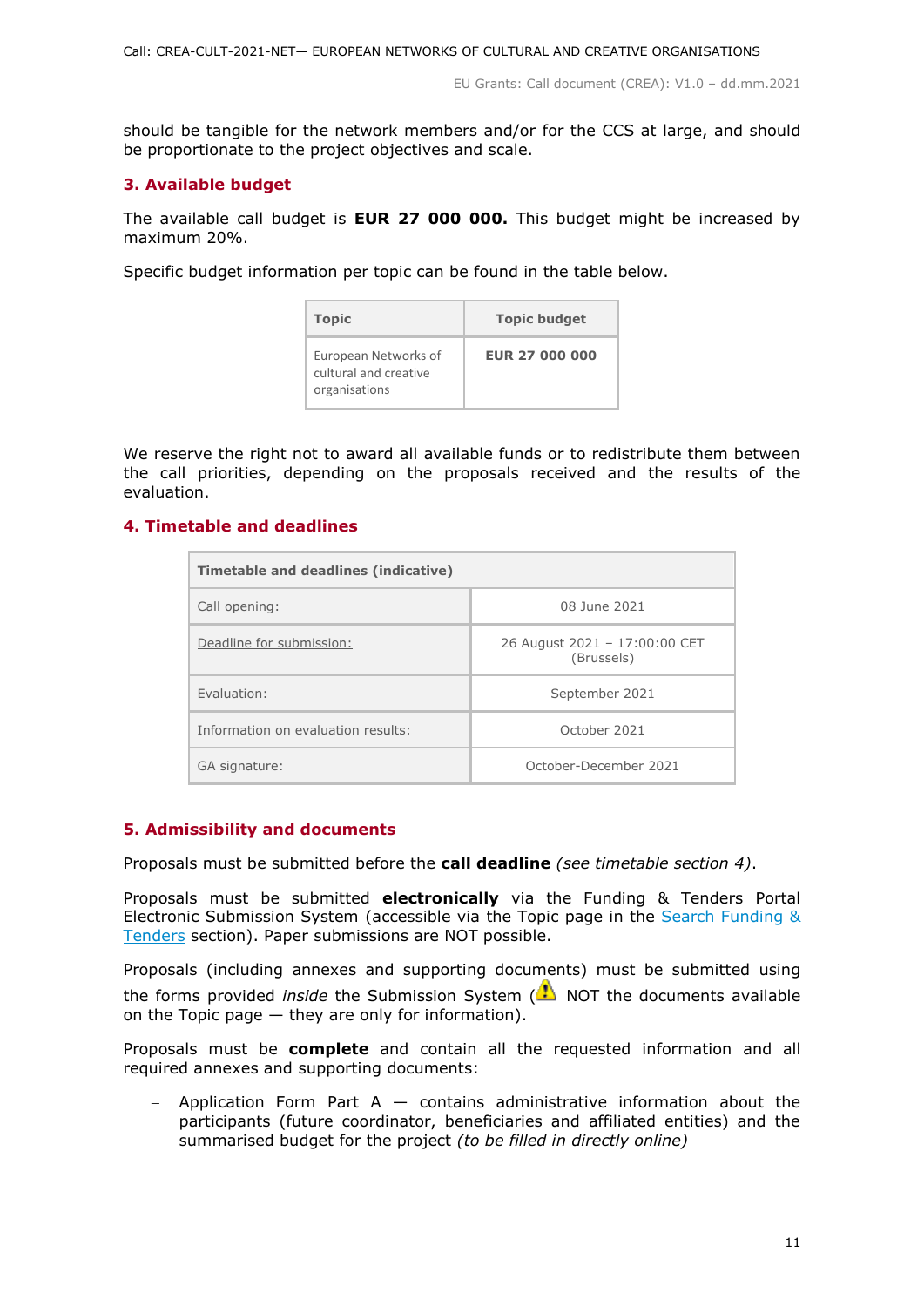- Application Form Part B contains the technical description of the project *(to be downloaded from the Portal Submission System, completed and then assembled and re-uploaded)*
- Part C (to be filled in directly online) containing additional project data
- **mandatory annexes and supporting documents** *(to be uploaded)*:
	- detailed budget table *(template available in the Submission System)*
	- CVs of core project team: not applicable
	- activity reports of last year: not applicable
	- list of previous projects (key projects for the last 4 years) *(template available in Part B*
	- List of network members

Please be aware that since the detailed budget table serves as the basis for fixing the lump sums for the grants (and since lump sums must be reliable proxies for the actual costs of a project), the costs you include MUST comply with the basic eligibility conditions for EU actual cost grants *(see AGA — [Annotated Grant Agreement, art 6\)](https://ec.europa.eu/info/funding-tenders/opportunities/docs/2021-2027/common/guidance/aga_en.pdf)*. This is particularly important for purchases and subcontracting, which must comply with best value for money (or if appropriate the lowest price) and be free of any conflict of interests. If the budget table contains ineligible costs, the grant may be reduced (even later on during the project implementation or after their end).

At proposal submission, you will have to confirm that you have the **mandate to act** for all applicants. Moreover, you will have to confirm that the information in the application is correct and complete and that the participants comply with the conditions for receiving EU funding (especially eligibility, financial and operational capacity, exclusion, etc.). Before signing the grant, each beneficiary and affiliated entity will have to confirm this again by signing a declaration of honour (DoH). Proposals without full support will be rejected.

Your application must be **readable, accessible and printable**.

Proposals are limited to maximum **70 pages** (Part B). Evaluators will not consider any additional pages.

You may be asked at a later stage for further documents *(for legal entity validation, financial capacity check, bank account validation, etc.)*.

For more information about the submission process (including IT aspects), consult the [Online Manual.](https://ec.europa.eu/info/funding-tenders/opportunities/docs/2021-2027/common/guidance/om_en.pdf)

# <span id="page-11-0"></span>**6. Eligibility**

<span id="page-11-1"></span>*Eligible participants (eligible countries)*

In order to be eligible, the applicants (beneficiaries and affiliated entities) must:

- be legal entities (public or private bodies)
- be established in one of the eligible countries, i.e.:
	- Creative Europe Participating Countries:
		- EU Member States (including overseas countries and territories (OCTs))
		- non-EU countries: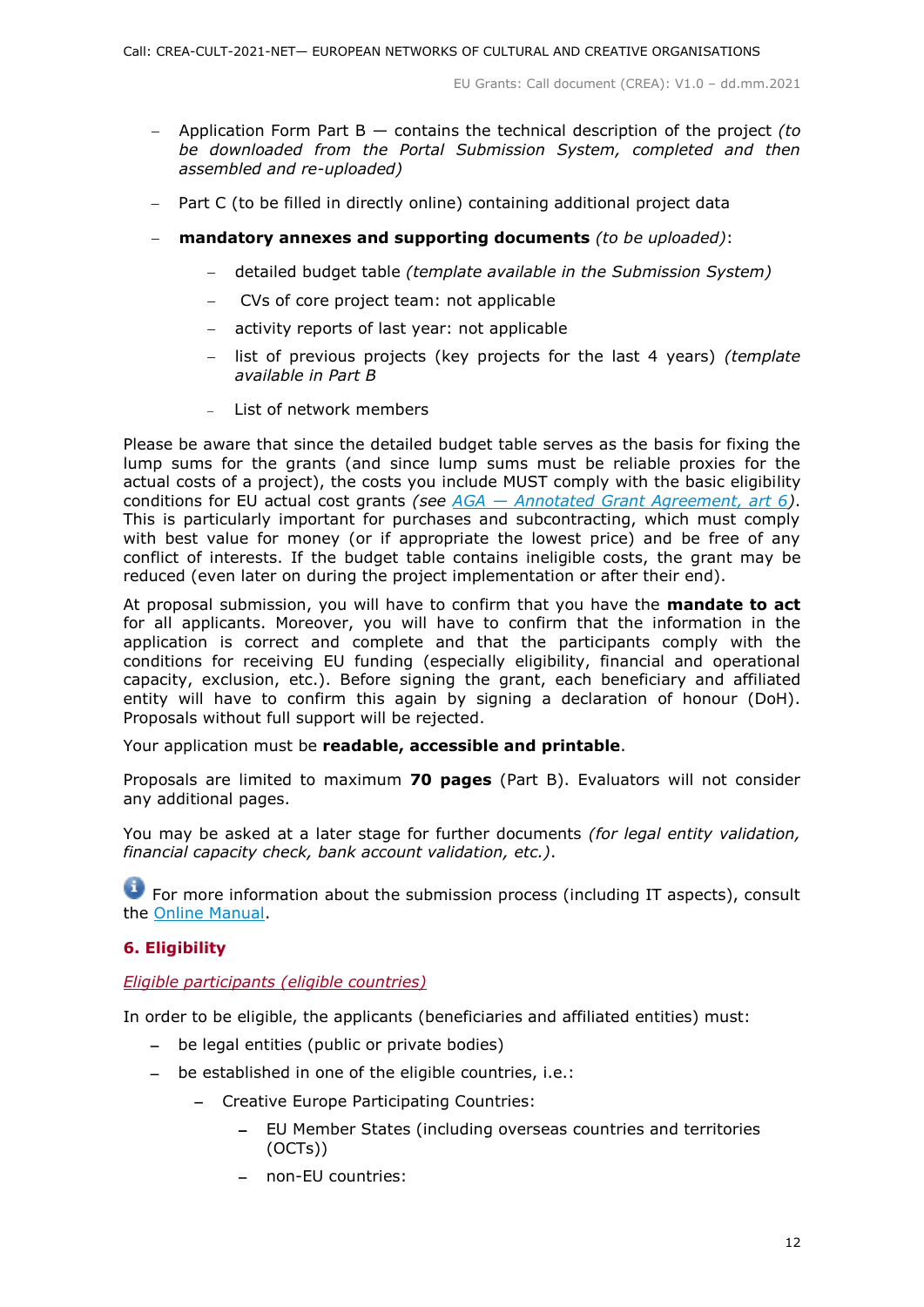- listed EEA countries and countries associated to the Creative Europe Programme [\(associated countries\)](https://ec.europa.eu/info/funding-tenders/opportunities/docs/2021-2027/crea/guidance/list-3rd-country-participation_crea_en.pdf) or countries which are in ongoing negotiations for an association agreement and where the agreement enters into force before grant signature

Beneficiaries and affiliated entities must register in the [Participant Register](https://ec.europa.eu/info/funding-tenders/opportunities/portal/screen/how-to-participate/participant-register)  $-$  before submitting the proposal  $-$  and will have to be validated by the Central Validation Service (REA Validation). For the validation, they will be requested to upload documents showing legal status and origin.

Other entities may participate in other consortium roles, such as associated partners, subcontractors, third parties giving in-kind contributions, etc. *(see section 13)*.

#### *Specific cases*

Natural persons — Natural persons are NOT eligible (with the exception of selfemployed persons, i.e. sole traders, where the company does not have legal personality separate from that of the natural person.

International organisations — International organisations are eligible. The rules on eligible countries do not apply to them.

Entities without legal personality  $-$  Entities which do not have legal personality under their national law may exceptionally participate, provided that their representatives have the capacity to undertake legal obligations on their behalf, and offer guarantees for the protection of the EU financial interests equivalent to that offered by legal persons<sup>14</sup>.

EU bodies — EU bodies (with the exception of the European Commission Joint Research Centre) can NOT be part of the consortium.

Associations and interest groupings — Entities composed of members may participate as 'sole beneficiaries' or 'beneficiaries without legal personality'<sup>15</sup>

 $\bullet$  Please note that if the action will be implemented by the members, they should also participate (either as beneficiaries or as affiliated entities, otherwise their costs will NOT be eligible).

Creative Europe Desks (CEDs) — The host organisations of Creative Europe Desks are eligible as coordinator or beneficiary in open calls, if they have procedures to segregate the project management and the information provision functions and if they are able to demonstrate cost separation (i.e. that their project grants do not cover any costs which are covered by their other grant). This requires the following:

- use of analytical accounting which allows for a cost accounting management with cost allocation keys and cost accounting codes AND application of these keys and codes to identify and separate the costs (i.e. to allocate them to either one of the two grants)
- recording of all real costs incurred for the activities that are covered by the two grants (including the indirect costs)
- allocation of the costs in a way that leads to a fair, objective and realistic result.

<sup>-</sup><sup>14</sup> See Article 197(2)(c) EU Financial Regulation  $2018/1046$ .

<sup>&</sup>lt;sup>15</sup> For the definitions, see Articles 187(2) and 197(2)(c) EU Financial Regulation  $2018/1046$ .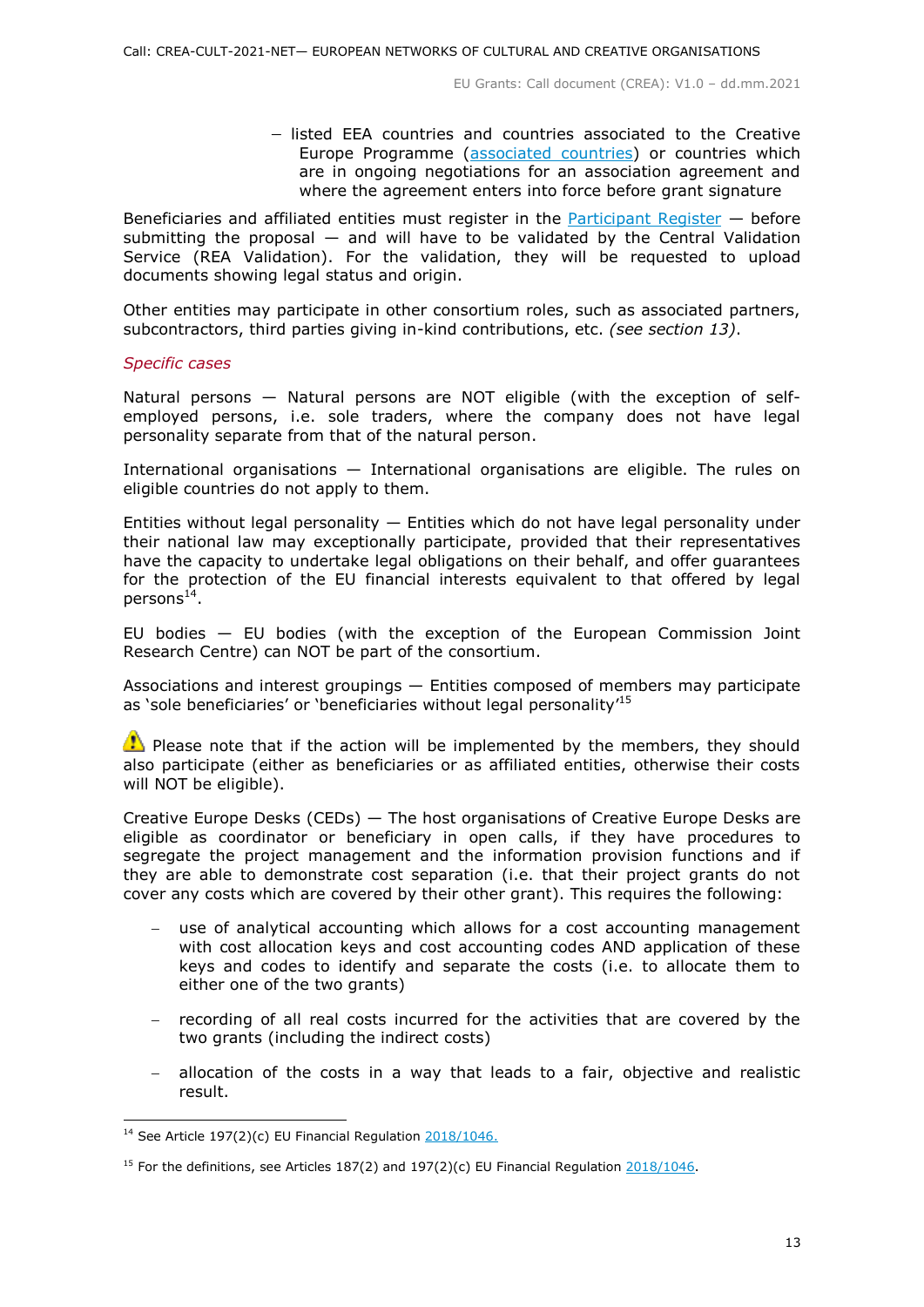Countries currently negotiating association agreements — Beneficiaries from countries with ongoing negotiations *(see list above)* may participate in the call and can sign grants if the negotiations are concluded before grant signature (with retroactive effect, if provided in the agreement).

EU restrictive measures — Special rules apply for certain entities *(e.g. entities subject to [EU restrictive measures](http://www.sanctionsmap.eu/) under Article 29 of the Treaty on the European Union (TEU) and Article 215 of the Treaty on the Functioning of the EU (TFEU)<sup>16</sup> and entities covered by Commission Guidelines No [2013/C 205/05](http://eur-lex.europa.eu/LexUriServ/LexUriServ.do?uri=OJ:C:2013:205:FULL:EN:PDF)<sup>17</sup>)*. Such entities are not eligible to participate in any capacity, including as beneficiaries, affiliated entities, associated partners, subcontractors or recipients of financial support to third parties (if any).

For more information, *see [Rules for Legal Entity Validation, LEAR Appointment and](https://ec.europa.eu/info/funding-tenders/opportunities/docs/2021-2027/common/guidance/rules-lev-lear-fca_en.pdf)  [Financial Capacity Assessment](https://ec.europa.eu/info/funding-tenders/opportunities/docs/2021-2027/common/guidance/rules-lev-lear-fca_en.pdf)*.

#### <span id="page-13-0"></span>*Consortium composition*

Only applications by single applicants are allowed (single beneficiaries); affiliated entities and other participants are allowed, if needed.

The coordinator must have had a legal existence for at least 2 years on the date of the deadline for submission.

#### <span id="page-13-1"></span>*Eligible activities*

Eligible activities are the ones set out in section 2 above.

Projects must comply with EU policy interests and priorities

Financial support to third parties is allowed for grants and prizes under the following conditions:

- the calls must be open, published widely and conform to EU standards concerning transparency, equal treatment, conflict of interest and confidentiality
- the outcome of the call must be published on the participants' websites, including a description of the selected projects, award dates, project durations, and final recipient legal names and countries
- $-$  the calls must have a clear European dimension

Financial support to third parties will be accepted in projects which:

- actively engage network members in the delivery of the work programme by delegating them the implementation of some of the foreseen activities (in the form of a funding grant) in a way that would help build the co-ownership of the proposed programme by the network members
- actively engage with non-member organisations in the implementation of specific activities or tasks delegated to them (re-granting) with the aim to scale-up the scope, and reach of the network and build strategic partnerships that would fit within the priorities of the call

<sup>16</sup> Please note that the EU Official Journal contains the official list and, in case of conflict, its content prevails over that of the **EU Sanctions Map**.

<sup>&</sup>lt;sup>17</sup> Commission guidelines No  $2013/C 205/05$  on the eligibility of Israeli entities and their activities in the territories occupied by Israel since June 1967 for grants, prizes and financial instruments funded by the EU from 2014 onwards (OJEU C 205 of 19.07.2013, pp. 9-11).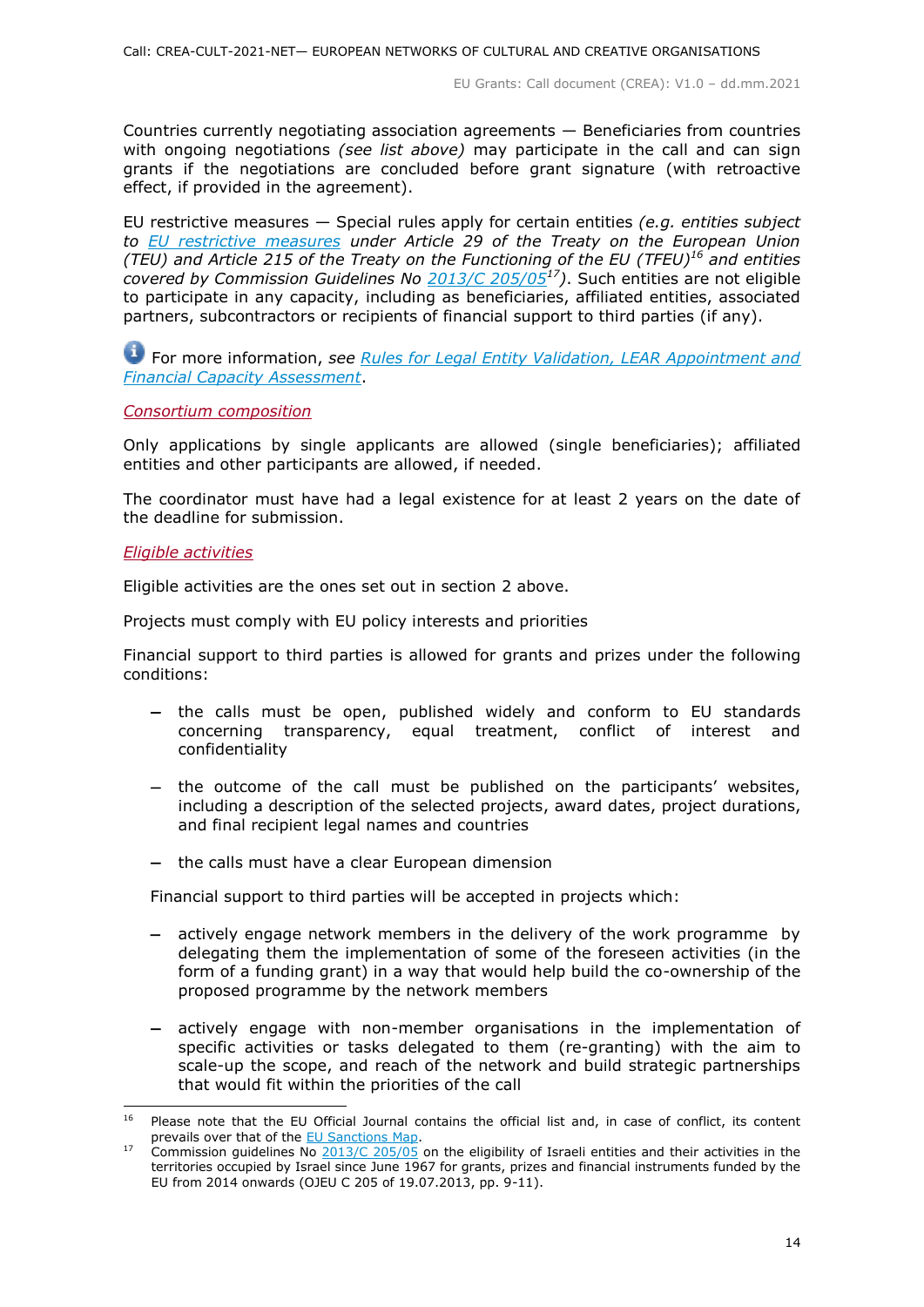Your project application must clearly specify why financial support to third parties is needed, how it will be managed and provide a list of the different types of activities for which a third party may receive financial support. The proposal must also clearly describe the results to be obtained.

# <span id="page-14-0"></span>*Duration*

Projects should not normally exceed 36 months (extensions are possible, if duly justified and through an amendment).

# <span id="page-14-1"></span>**7. Financial and operational capacity and exclusion**

# <span id="page-14-2"></span>*Financial capacity*

Applicants must have **stable and sufficient resources** to successfully implement the projects and contribute their share. Organisations participating in several projects must have sufficient capacity to implement all these projects.

The financial capacity check will be carried out on the basis of the documents you will be requested to upload in the [Participant Register](https://ec.europa.eu/info/funding-tenders/opportunities/portal/screen/how-to-participate/participant-register) during grant preparation *(e.g. profit and loss account and balance sheet, business plan, audit report produced by an approved external auditor, certifying the accounts for the last closed financial year, etc)*. The analysis will be based on neutral financial indicators, but will also take into account other aspects, such as dependency on EU funding and deficit and revenue in previous years.

The check will normally be done for all beneficiaries, except:

- public bodies (entities established as public body under national law, including local, regional or national authorities) or international organisations
- $-$  entities active in cultural and creative sectors that have received over 50% of their annual revenue from public sources over the last two years
- $-$  if the individual requested grant amount is not more than EUR 60 000.

If needed, it may also be done for affiliated entities.

If we consider that your financial capacity is not satisfactory, we may require:

- further information
- an enhanced financial responsibility regime, i.e. joint and several responsibility for all beneficiaries or joint and several liability of affiliated entities *(see below, section 10)*
- $-$  prefinancing paid in instalments
- (one or more) prefinancing guarantees *(see below, section 10)*

or

- $-$  propose no prefinancing
- $-$  request that you are replaced or, if needed, reject the entire proposal.

For more information, *see Rules for [Legal Entity Validation, LEAR Appointment and](https://ec.europa.eu/info/funding-tenders/opportunities/docs/2021-2027/common/guidance/rules-lev-lear-fca_en.pdf)  [Financial Capacity Assessment](https://ec.europa.eu/info/funding-tenders/opportunities/docs/2021-2027/common/guidance/rules-lev-lear-fca_en.pdf)*.

<span id="page-14-3"></span>*Operational capacity*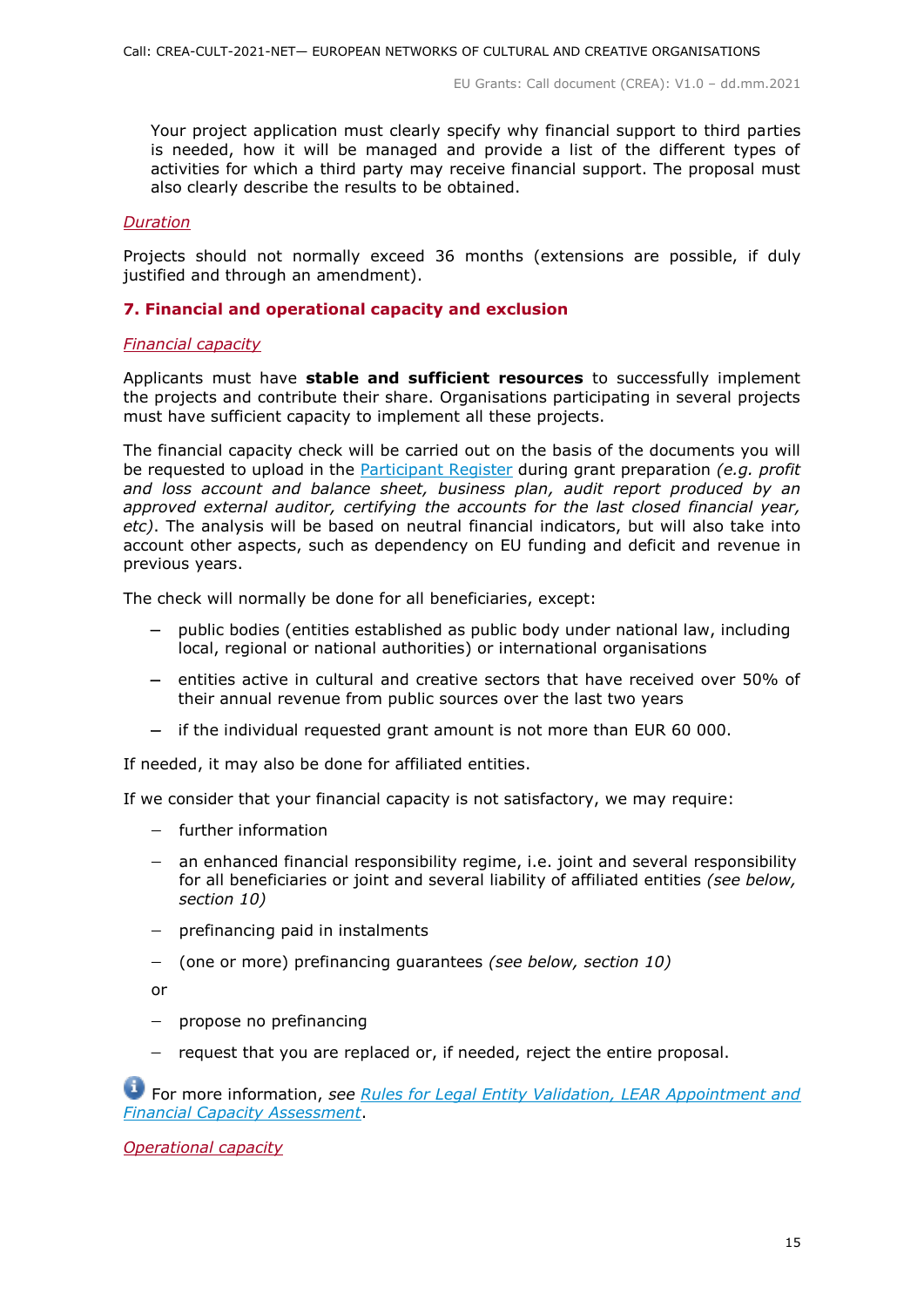Applicants must have the **know-how, qualifications** and **resources** to successfully implement the projects and contribute their share (including sufficient experience in projects of comparable size and nature).

This capacity will be assessed together with the 'Project Management' award criterion, on the basis of the competence and experience of the applicants and their project teams, including operational resources (human, technical and other) or, exceptionally, the measures proposed to obtain it by the time the task implementation starts.

If the evaluation of the award criterion is positive, the applicants are considered to have sufficient operational capacity.

Applicants will have to show their operational capacity via the following:

- general profiles (qualifications and experiences) of the staff responsible for managing and implementing the project
- description of the consortium participants
- list of previous projects (key projects for the last 4 years).
- List of Network's members

Additional supporting documents may be requested, if needed to confirm the operational capacity of any applicant.

Public bodies, Member State organisations, international organisations and entities active in cultural and creative sectors that have received over 50% of their annual revenue from public sources over the last two years are exempted from the operational capacity check.

#### <span id="page-15-0"></span>*Exclusion*

Applicants which are subject to an **EU exclusion decision** or in one of the following **exclusion situations** that bar them from receiving EU funding can NOT participate<sup>18</sup>:

- bankruptcy, winding up, affairs administered by the courts, arrangement with creditors, suspended business activities or other similar procedures (including procedures for persons with unlimited liability for the applicant's debts)
- in breach of social security or tax obligations (including if done by persons with unlimited liability for the applicant's debts)
- guilty of grave professional misconduct<sup>19</sup> (including if done by persons having powers of representation, decision-making or control, beneficial owners or persons who are essential for the award/implementation of the grant)
- committed fraud, corruption, links to a criminal organisation, money laundering, terrorism-related crimes (including terrorism financing), child labour or human trafficking (including if done by persons having powers of representation, decision-making or control, beneficial owners or persons who are essential for the award/implementation of the grant)
- shown significant deficiencies in complying with main obligations under an EU procurement contract, grant agreement, prize, expert contract, or similar (including if done by persons having powers of representation,

<sup>-</sup><sup>18</sup> See Articles 136 and 141 of EU Financial Regulation 2018/1046

Professional misconduct includes: violation of ethical standards of the profession, wrongful conduct with impact on professional credibility, false declarations/misrepresentation of information, participation in a cartel or other agreement distorting competition, violation of IPR, attempting to influence decision-making processes or obtain confidential information from public authorities to gain advantage.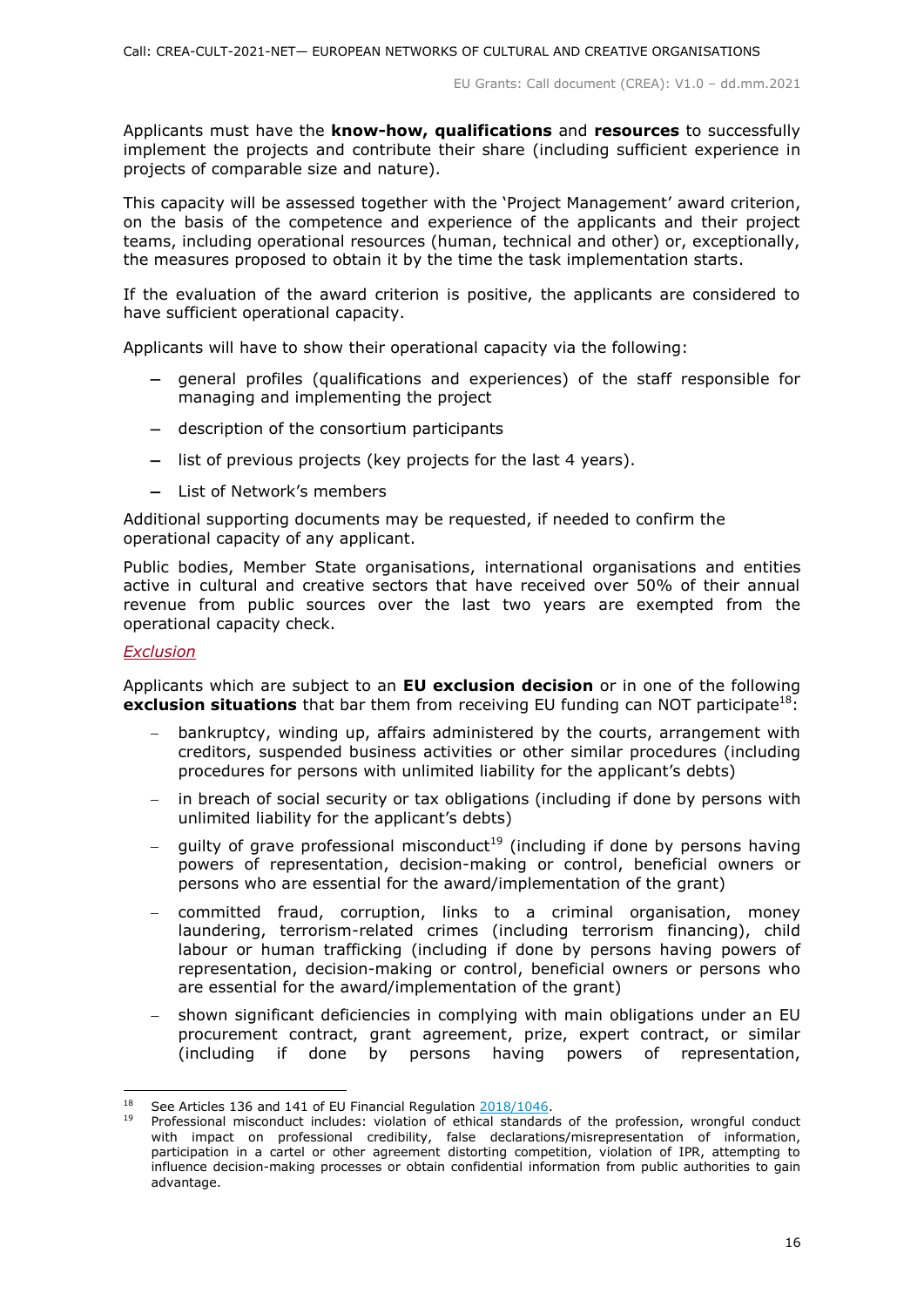decision-making or control, beneficial owners or persons who are essential for the award/implementation of the grant)

- $-$  quilty of irregularities within the meaning of Article 1(2) of Regulation No [2988/95](http://eur-lex.europa.eu/legal-content/EN/ALL/?uri=CELEX:31995R2988&qid=1501598622514) (including if done by persons having powers of representation, decision making- or control, beneficial owners or persons who are essential for the award/implementation of the grant)
- created under a different jurisdiction with the intent to circumvent fiscal, social or other legal obligations in the country of origin or created another entity with this purpose (including if done by persons having powers of representation, decision-making or control, beneficial owners or persons who are essential for the award/implementation of the grant).

Applicants will also be refused if it turns out that $^{20}$ :

- during the award procedure they misrepresented information required as a condition for participating or failed to supply that information
- they were previously involved in the preparation of the call and this entails a distortion of competition that cannot be remedied otherwise (conflict of interest).

# <span id="page-16-0"></span>**8. Evaluation and award procedure**

The proposals will have to follow the **standard submission and evaluation procedure** (one-stage submission + one-step evaluation).

An **evaluation committee**, assisted by independent outside experts, will assess all applications. Proposals will first be checked for formal requirements (admissibility, and eligibility, *see sections 5 and 6*). Proposals found admissible and eligible will be evaluated (for each topic) against the operational capacity and award criteria *(see sections 7 and 9)* and then ranked according to their scores.

For proposals with the same score (within a topic) a **priority order** will be determined according to the following approach:

Successively for every group of *ex aequo* proposals, starting with the highest scored group, and continuing in descending order:

- 1) The *ex aequo* proposals within the same topic will be prioritised according to the scores they have been awarded for the award criterion 'Relevance'. When these scores are equal, priority will be based on their scores for the criterion 'Dissemination'. When these scores are equal, priority will be based on their scores for the criterion 'Quality of content and activities'.
- 2) If this does not allow to determine the priority, a further prioritisation can be done by considering the overall project portfolio and the creation of positive synergies between projects, or other factors related to the objectives of the call. These factors will be documented in the panel report.

All proposals will be informed about the evaluation result (**evaluation result letter**). Successful proposals will be invited for grant preparation; others will be put on the reserve list or rejected.

 $20<sup>°</sup>$ <sup>20</sup> See Article 141 EU Financial Regulation [2018/1046.](https://eur-lex.europa.eu/legal-content/EN/ALL/?uri=CELEX:32018R1046&qid=1535046024012)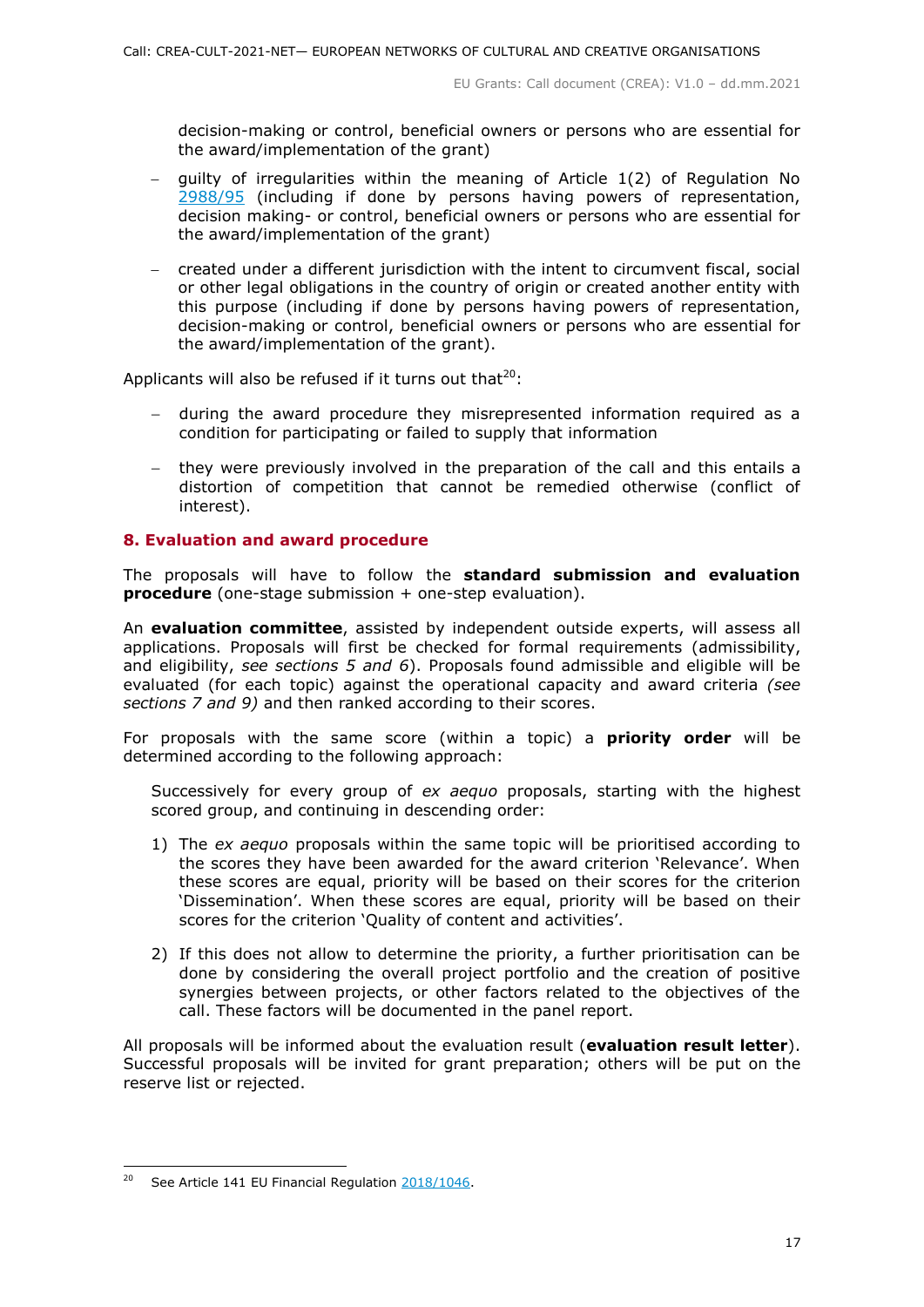$\triangle$  No commitment for funding  $-$  Invitation to grant preparation does NOT constitute a formal commitment for funding. We will still need to make various legal checks before grant award: *legal entity validation, financial capacity, exclusion check, etc*.

**Grant preparation** will involve a dialogue in order to fine-tune technical or financial aspects of the project and may require extra information from your side. It may also include adjustments to the proposal to address recommendations of the evaluation committee or other concerns. Compliance will be a pre-condition for signing the grant.

If you believe that the evaluation procedure was flawed, you can submit a **complaint** (following the deadlines and procedures set out in the evaluation result letter). Please note that notifications which have not been opened within 10 days after sending are considered to have been accessed and that deadlines will be counted from opening/access *(see also [Funding & Tenders Portal Terms and Conditions\)](https://ec.europa.eu/info/funding-tenders/opportunities/docs/2021-2027/common/ftp/tc_en.pdf)*. Please also be aware that for complaints submitted electronically, there may be character limitations.

#### <span id="page-17-0"></span>**9. Award criteria**

The **award criteria** for this call are as follows:

**Relevance** (40 points)**:**

This criterion will take into account the extent to which the proposal:

- $-$  is relevant to the objectives and priorities of the call
- is based on a sound and adequate needs analysis and how it complements other actions
- addresses cross-cutting issues (diversity and inclusion, gender equality and reduction of environmental impact)
- brings European added value to the project, particularly taking into account the representativeness of the network and its members within the sector(s) they target and the geographical outreach of the network, ensuring a balanced coverage of Creative Europe Participating Countries across all regions

# **Quality of content and activities** (25 points)**:**

This criterion will take into account the extent to which:

- the proposed concept and methodologies are appropriate for achieving the project's objectives
- the proposal takes into account the needs of the network members and facilitates members' participation throughout the lifetime of the project
- the target groups will benefit concretely from the project
- the project design is consistent and coherent, notably the feasibility of the project within the proposed time-frame

# **Project management** (10 points)**:**

This criterion will take into account the extent to which: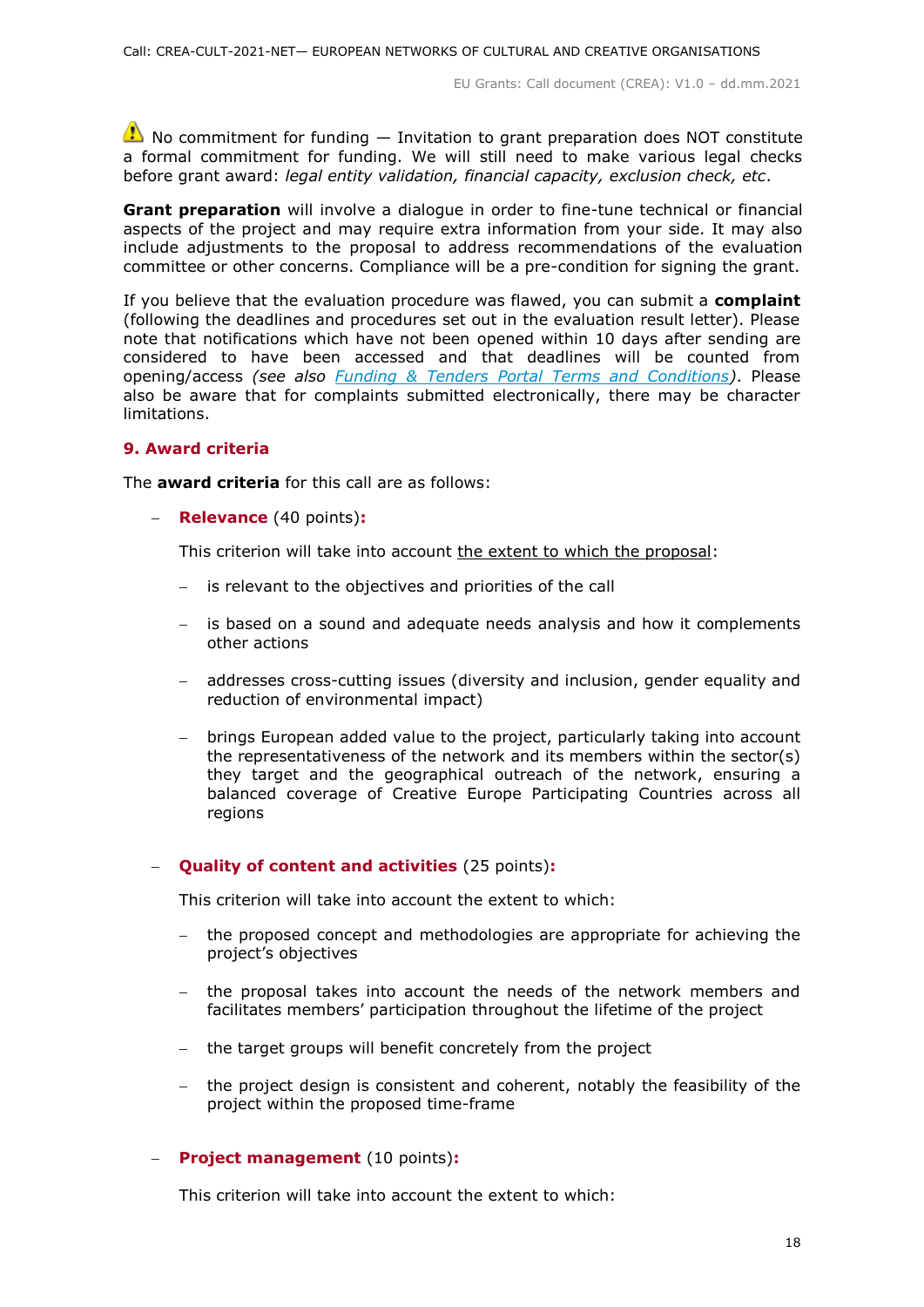- the proposal includes effective mechanisms for coordination between the participating organisations and proposes an appropriate governance structure
- the project's budget is cost effective and allocates appropriate resources to each activity (sufficient/appropriate budget for proper implementation; best value for money)
- the project involves the appropriate project teams, staff and outside resources (including know-how, qualifications and resources), to successfully implement the project;
- the measures planned to ensure project implementation include management, risk management, quality assurance and control, planning, monitoring and evaluation strategy

#### **Dissemination** (25 points)**:**

This criterion will take into account the extent to which:

- $-$  the project triggers change and innovation
- the communication and dissemination strategies have the potential to reach and positively impacts the target groups and participating organisations, as well as the wider community, and guarantee the visibility of the Creative Europe Programme support
- the project proposal includes concrete and effective steps to ensure the sustainability of the project and its capacity to have a lasting impact and produce results after the end of the action

| <b>Award criteria</b>             | <b>Minimum</b><br>pass score | <b>Maximum</b><br>score |
|-----------------------------------|------------------------------|-------------------------|
| Relevance                         | 20                           | 40                      |
| Quality of content and activities | 13                           | 25                      |
| Project management                | 5                            | 10                      |
| Dissemination                     | 13                           | 25                      |
| <b>Overall (pass) scores</b>      | 70                           | 100                     |

Maximum points: 100 points.

Individual thresholds per criterion: 20/40, 13/25, 5/10 and 13/25 points.

Overall threshold: 70 points.

Proposals that pass the individual thresholds AND the overall threshold will be considered for funding  $-$  within the limits of the available call budget. Other proposals will be rejected.

# <span id="page-18-0"></span>**10. Legal and financial set-up of the Grant Agreements**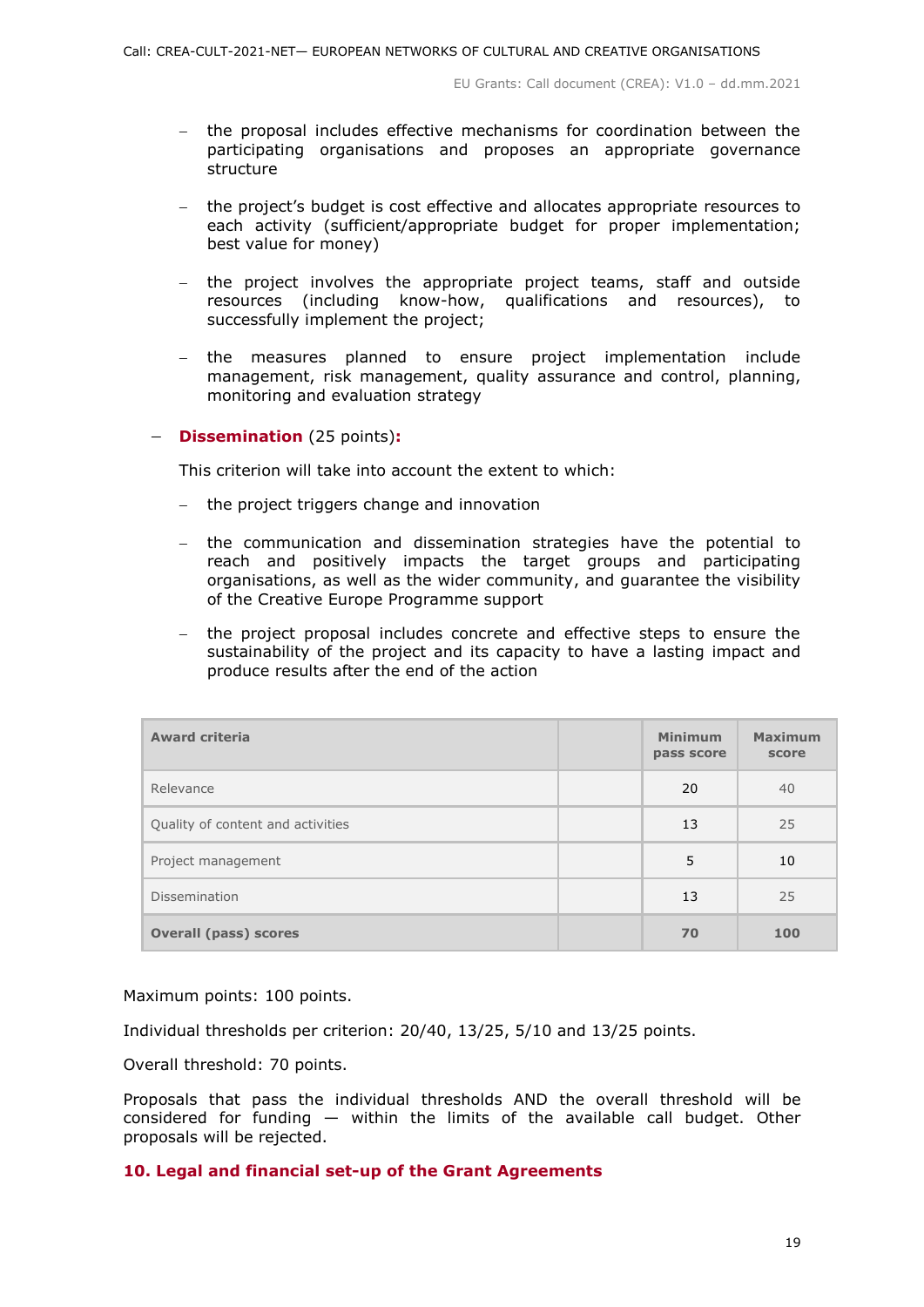If you pass evaluation, your project will be invited for grant preparation, where you will be asked to prepare the Grant Agreement together with the EU Project Officer.

This Grant Agreement will set the framework for your grant and its terms and conditions, in particular concerning deliverables, reporting and payments.

The Model Grant Agreement that will be used (and all other relevant templates and guidance documents) can be found on [Portal Reference Documents.](https://ec.europa.eu/info/funding-tenders/opportunities/portal/screen/how-to-participate/reference-documents)

#### <span id="page-19-0"></span>*Starting date and project duration*

The project starting date and duration will be fixed in the Grant Agreement *(Data Sheet, point 1)*. Normally the starting date will be after grant signature. Retroactive application can be granted exceptionally for duly justified reasons  $-$  even before proposal submission date but not before 01.01.2021.

Project duration: normally 36 months (extensions are possible, if duly justified and through an amendment).

#### <span id="page-19-1"></span>*Milestones and deliverables*

The milestones and deliverables for each project will be managed through the Portal Grant Management System and will be reflected in Annex 1 of the Grant Agreement.

The project activities must be organised in the following work packages:

#### **WP1 : Project management** and **coordination (mandatory)**

This work package should include activities of management, planning, administration, and evaluation of the project. This work package might present activities such as meetings, evaluation, coordination and quality control activities, strategies development, preparation of reports, etc.

Deliverables of this work package might include agenda or minutes of meetings, evaluation and/or quality control reports, a set of indicators for assessment of activities and impact, conception/planning reports, etc.

 **WP2: Networking** of organisations and individuals (artists and culture professionals) throughout Europe and beyond (mandatory)

The activities under this work package should target an important number of professionals from the cultural and creative sectors that can meet, exchange and network between themselves.

Deliverables of this work package might include networking development strategies, Europe-wide and sector(s)-specific online/onsite conferences, exchange programmes across organisations, market-access activities or similar, development, testing and production of networking tools, brokerage events (matchmaking events, speed dating or B2B meetings), laboratories, industry or sectoral fairs, etc.

# **WP3: Training** and **providing advice to professionals** (mandatory)

This work package includes the activities directly building the capacities of artists and other cultural and creative professionals.

Deliverables of this work package might include training and development strategies for network members or outside members, training opportunities (work placements, residencies, training courses, master classes, consultancies, etc.), seminars, project piloting, mentoring and incubators programmes, etc.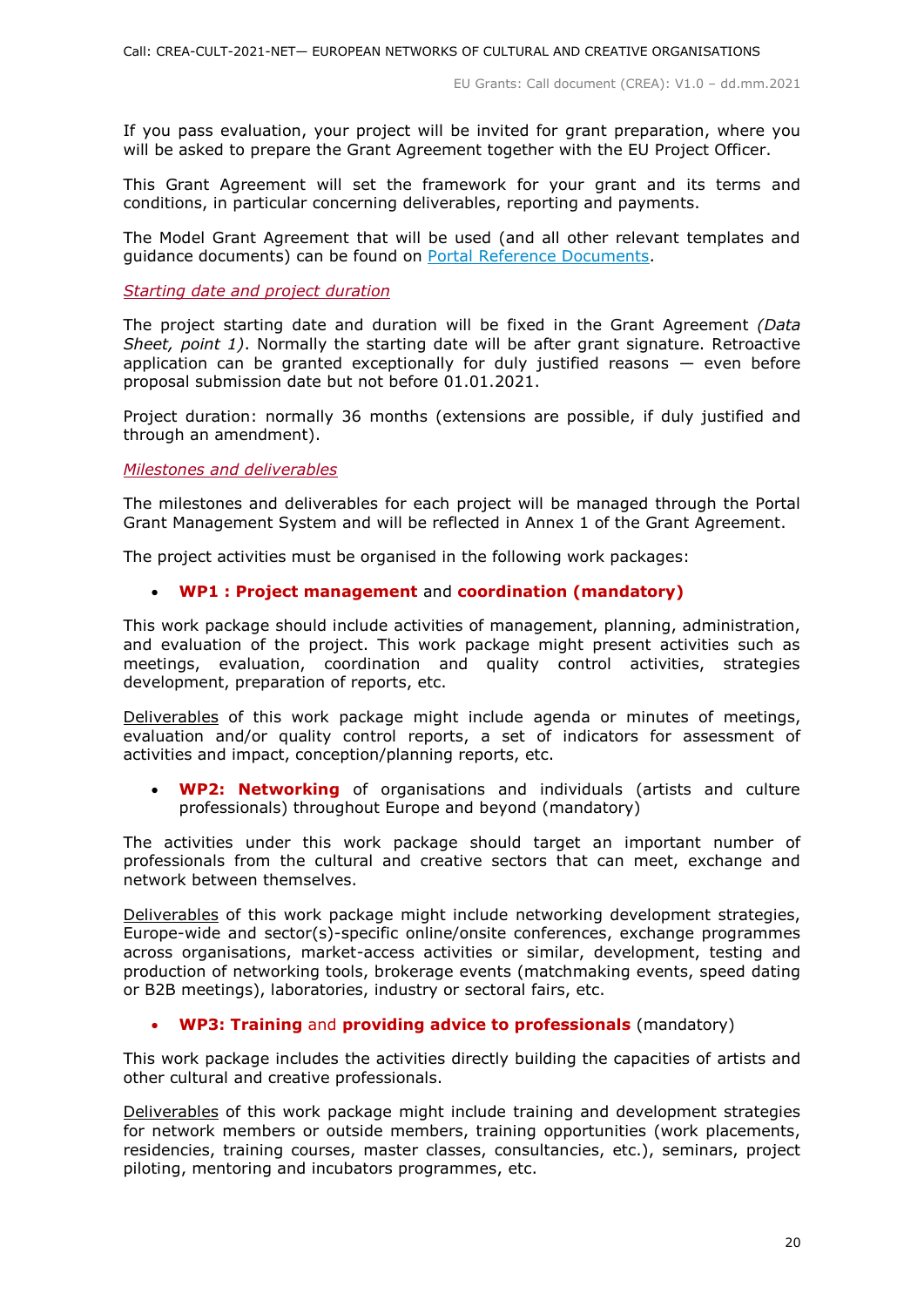**WP4: Representing** the sectors and **advocating** on their behalf on key sectoral issues (mandatory)

This work package should group the activities related to the mobilisation of the cultural sector across all levels of governance, from local, regional and national to European and international levels. These activities can be seen upstream or downstream as well as horizontally, and can be targeted to policy or regulatory matters. They can also be targeted to the cultural and creative sectors or help sensitise other sectors and the citizens at large on key cultural issues.

Deliverables of this work package might include action/advocacy or engagement strategies, meetings, workshops with interested parties and network members, messaging campaigns, as well as other outreach activities, such as strategy or policy publications (reports, research results), etc.

 **WP5: Collecting** and **disseminating** data, information, practices, ideas and solutions (mandatory)

This work package should include all activities aiming to create or develop the necessary data and knowledge on the sector(s) in which the network operates. They can also include prospective and research-related activities that will feed into the activities of the network, those of its members, or the sector at large.

Deliverables of this work package might include data and knowledge development strategies, data sets, reports, publications and articles, briefings, etc.

# **WP6: Communication** and **dissemination** (mandatory)

This work package should group the activities aiming at ensuring adequate visibility of the activities of the project and a wide dissemination of its results beyond local, regional and national levels.

Deliverables of this work package might include a communication and dissemination strategy, communication/dissemination campaigns, promotion of events and talents, distribution and dissemination activities, production of communication/dissemination material, advertising and branding materials (brochures, programmes, posters, banners, tag lines, mission statements, graphic design specifications), and press reviews, etc., illustrating the scope, reach, progress and success of the proposed activities.

Each work package should have at least 1 deliverable, but it is highly recommended to have more than 1 deliverable. All deliverables should illustrate the scope, reach, progress and success of the proposed activities.

Additional work packages may be added.

<span id="page-20-0"></span>*Form of grant, funding rate and maximum grant amount*

The grant parameters *(maximum grant amount, funding rate, total eligible costs, etc)* will be fixed in the Grant Agreement *(Data Sheet, point 3 and art 5)*.

Project budget (maximum grant amount): EUR 825 000 per project over the 3 year duration of the project. The grant awarded may be lower than the amount requested.

The grant will be a lump sum grant. This means that it will reimburse a fixed amount, based on a lump sum or financing not linked to costs. The amount will be fixed by the granting authority on the basis of the estimated project budget and a funding rate of 80%.

<span id="page-20-1"></span>*Budget categories and cost eligibility rules*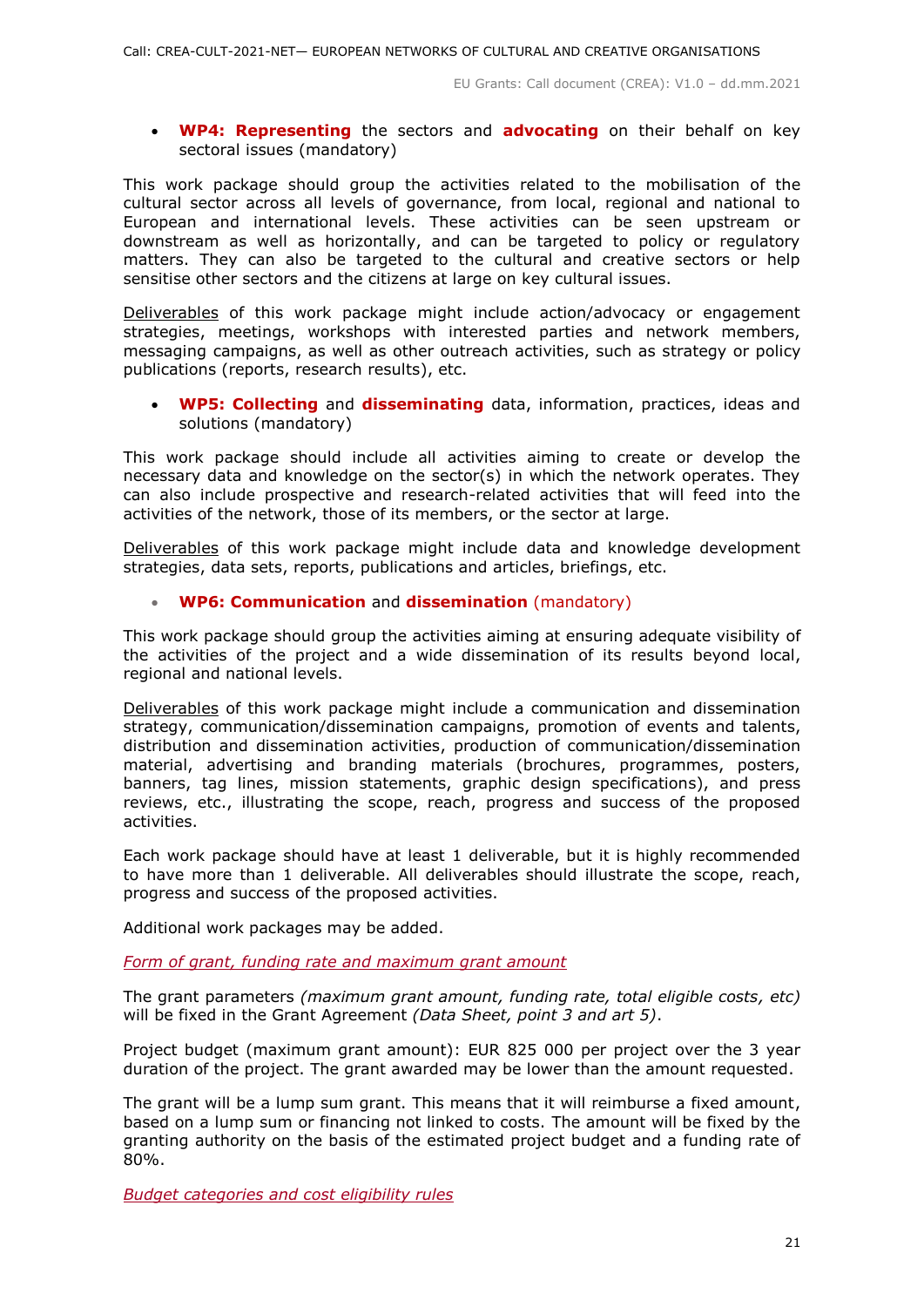The budget categories and cost eligibility rules are fixed in the Grant Agreement *(Data Sheet, point 3, art 6 and Annex 2)*.

*Budget categories for this call:*

- Lump sum contributions<sup>21</sup>

#### *Specific cost eligibility rules for this call:*

Costs for financial support to third parties can be included in the detailed budget table for grants and prizes; maximum amount per third party EUR 60 000; unless a higher amount is required because the objective of the action would otherwise be impossible or overly difficult to achieve and this is duly justified in the Application Form

#### <span id="page-21-0"></span>*Reporting and payment arrangements*

The reporting and payment arrangements are fixed in the Grant Agreement *(Data Sheet, point 4 and art 21 and 22)*.

After grant signature, you will normally receive a **prefinancing t**o start working on the project (float of normally **30%** of the maximum grant amount; exceptionally less or no prefinancing). The prefinancing will be paid 30 days from entry into force/financial guarantee (if required) – whichever is the latest

There will be one or more **additional prefinancing** payments linked to a prefinancing report.

**Payment of the balance**: At the end of the project, we will calculate your final grant amount. If the total of earlier payments is higher than the final grant amount, we will ask you (your coordinator) to pay back the difference (recovery).

All payments will be made to the coordinator.

Please note that you are responsible for keeping records on all the work done.

#### <span id="page-21-1"></span>*Prefinancing guarantees*

If a prefinancing guarantee is required, it will be fixed in the Grant Agreement *(Data Sheet, point 4)*. The amount will be set during grant preparation and it will normally be equal to or lower than the prefinancing for your grant.

The guarantee should be in euro and issued by an approved bank/financial institution established in an EU Member State. If you are established in a non-EU country and would like to provide a guarantee from a bank/financial institution in your country, please contact us (this may be exceptionally accepted, if it offers equivalent security).

Amounts blocked in bank accounts will NOT be accepted as financial guarantees.

Prefinancing guarantees are formally NOT linked to individual consortium members, which means that you are free to organise how to provide the guarantee amount *(by one or several beneficiaries, for the overall amount or several guarantees for partial amounts, by the beneficiary concerned or by another beneficiary, etc)*. It is however important that the requested amount is covered and that the guarantee(s) are sent to us in time to make the prefinancing (scanned copy via Portal AND original by post).

If agreed with us, the bank guarantee may be replaced by a guarantee from a third party.

 $21$ [Decision](https://ec.europa.eu/info/funding-tenders/opportunities/docs/2021-2027/crea/guidance/ls-decision_crea_en.pdf) of 26.5.2021 authorising the use of lump sum contributions for actions under the Creative Europe Programme (2021-2027).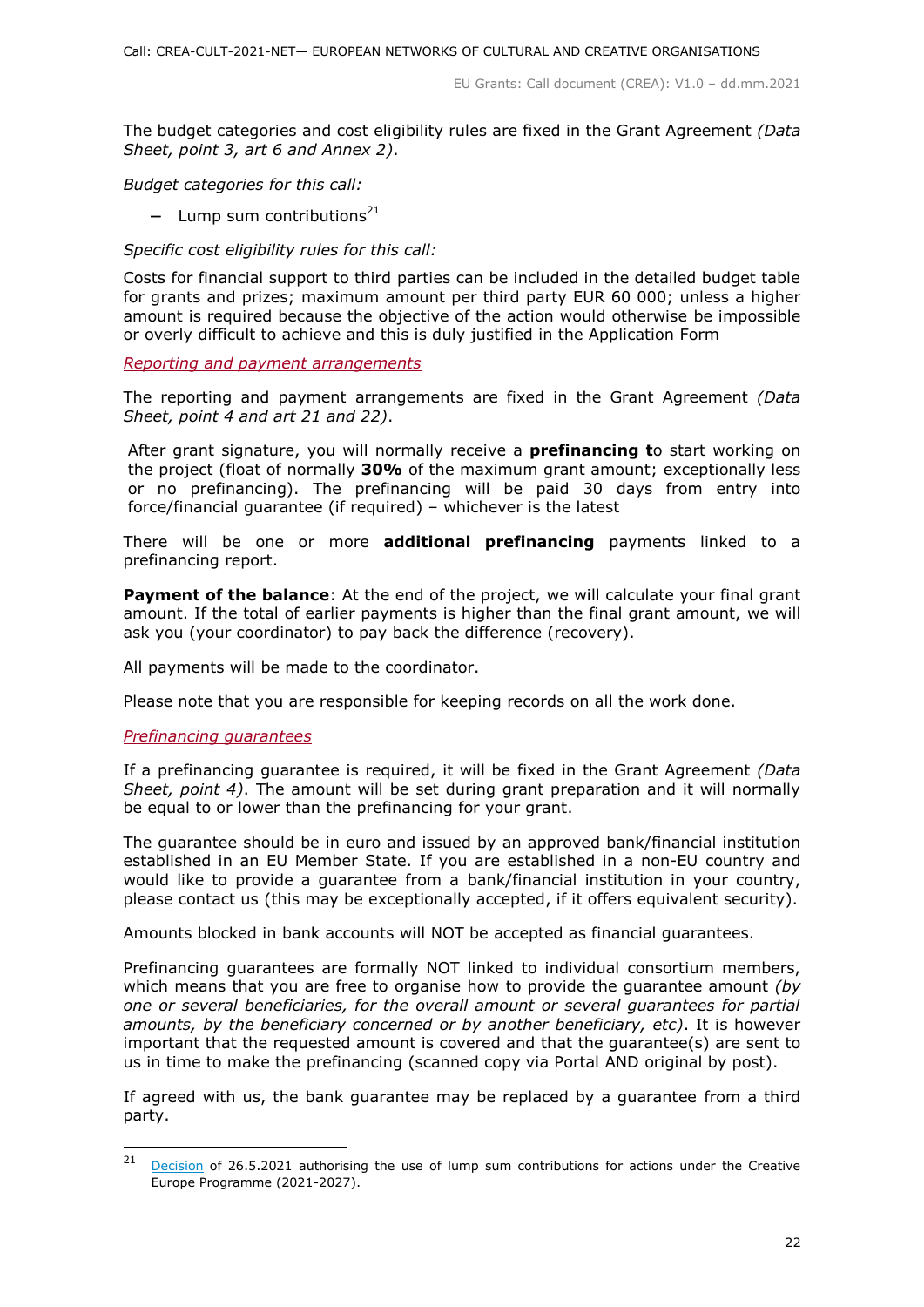The guarantee will be released at the end of the grant, in accordance with the conditions laid down in the Grant Agreement.

#### <span id="page-22-0"></span>*Certificates*

Depending on the type of action, size of grant amount and type of beneficiaries, you may be requested to submit different certificates. The types, schedules and thresholds for each certificate are fixed in the Grant Agreement *(Data Sheet, point 4 and art 24)*.

#### <span id="page-22-1"></span>*Liability regime for recoveries*

The liability regime for recoveries will be fixed in the Grant Agreement *(Data Sheet point 4.4 and art 22).*

For beneficiaries, it is one of the following:

- limited joint and several liability with individual ceilings *each beneficiary up*  to their maximum grant amount
- unconditional joint and several liability *each beneficiary up to the maximum grant amount for the action*

or

individual financial responsibility — *each beneficiary only for their own debts*.

In addition, the granting authority may require joint and several liability of affiliated entities (with their beneficiary).

<span id="page-22-2"></span>*Provisions concerning the project implementation*

IPR rules: *see Model Grant Agreement (art 16 and Annex 5):*

 different rights of use of the granting authority on materials, documents and information received for policy, information, communication, dissemination and publicity purposes: Yes

Communication, dissemination and visibility of funding: *see Model Grant Agreement (art 17 and Annex 5):*

- additional communication and dissemination activities: Yes
- special logos: Yes

Specific rules for carrying out the action: *see Model Grant Agreement (art 18 and Annex 5):* n/a

<span id="page-22-3"></span>*Other specificities*

n/a

<span id="page-22-4"></span>*Non-compliance and breach of contract*

The Grant Agreement (chapter 5) provides for the measures we may take in case of breach of contract (and other non-compliance issues).

For more information, *see AGA — [Annotated Grant Agreement](https://ec.europa.eu/info/funding-tenders/opportunities/docs/2021-2027/common/guidance/aga_en.pdf)*.

# <span id="page-22-5"></span>**11. How to submit an application**

All proposals must be submitted directly online via the Funding & Tenders Portal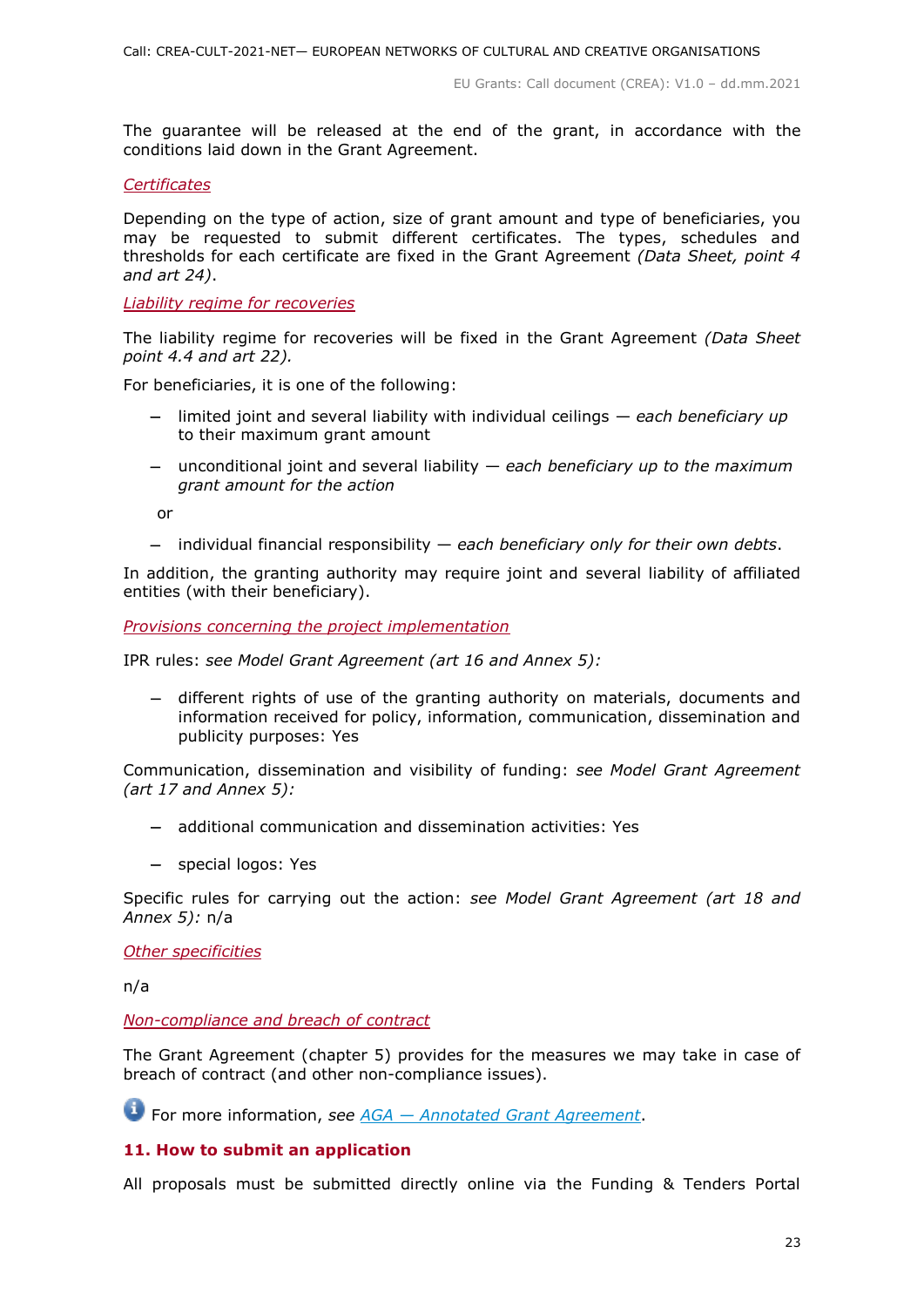Electronic Submission System. Paper applications are NOT accepted.

#### Submission is a **2-step process**:

#### a) **create a user account and register your organisation**

To use the Submission System (the only way to apply), all participants need to [create](https://webgate.ec.europa.eu/cas/eim/external/register.cgi)  an EU Login [user account.](https://webgate.ec.europa.eu/cas/eim/external/register.cgi)

Once you have an EULogin account, you can [register your organisation](https://ec.europa.eu/info/funding-tenders/opportunities/portal/screen/how-to-participate/participant-register) in the Participant Register. When your registration is finalised, you will receive a 9-digit participant identification code (PIC).

#### b) **submit the proposal**

Access the Electronic Submission System via the Topic page in the [Search Funding &](https://ec.europa.eu/info/funding-tenders/opportunities/portal/screen/opportunities/topic-search;freeTextSearchKeyword=;typeCodes=0,1;statusCodes=31094501,31094502,31094503;programCode=null;programDivisionCode=null;focusAreaCode=null;crossCuttingPriorityCode=null;callCode=Default;sortQuery=openingDate;orderBy=asc;onlyTenders=false;topicListKey=topicSearchTablePageState)  [Tenders](https://ec.europa.eu/info/funding-tenders/opportunities/portal/screen/opportunities/topic-search;freeTextSearchKeyword=;typeCodes=0,1;statusCodes=31094501,31094502,31094503;programCode=null;programDivisionCode=null;focusAreaCode=null;crossCuttingPriorityCode=null;callCode=Default;sortQuery=openingDate;orderBy=asc;onlyTenders=false;topicListKey=topicSearchTablePageState) section (or, for calls sent by invitation to submit a proposal, through the link provided in the invitation letter).

Submit your proposal in 4 parts, as follows:

- Part A includes administrative information about the applicant organisations (future coordinator, beneficiaries, affiliated entities and associated partners) and the summarised budget for the proposal. Fill it in directly online
- Part B (description of the action) covers the technical content of the proposal. Download the mandatory word template from the Submission System, fill it in and upload it as a PDF file
- Part C containing additional project data. To be filled in directly online.
- Annexes (*see section 5*). Upload them as PDF file (single or multiple depending on the slots). Excel upload is sometimes possible, depending on the file type.

The proposal must keep to the **page limits** *(see section 5)*; excess pages will be disregarded.

Documents must be uploaded to the **right category** in the Submission System otherwise the proposal might be considered incomplete and thus inadmissible.

The proposal must be submitted **before the call deadline** (*see section 4*). After this deadline, the system is closed and proposals can no longer be submitted.

Once the proposal is submitted, you will receive a **confirmation e-mail** (with date and time of your application). If you do not receive this confirmation e-mail, it means your proposal has NOT been submitted. If you believe this is due to a fault in the Submission System, you should immediately file a complaint via the [IT Helpdesk](https://ec.europa.eu/info/funding-tenders/opportunities/portal/screen/support/helpdesks/contact-form)  [webform,](https://ec.europa.eu/info/funding-tenders/opportunities/portal/screen/support/helpdesks/contact-form) explaining the circumstances and attaching a copy of the proposal (and, if possible, screenshots to show what happened).

Details on processes and procedures are described in the [Online Manual.](https://ec.europa.eu/info/funding-tenders/opportunities/docs/2021-2027/common/guidance/om_en.pdf) The Online Manual also contains the links to FAQs and detailed instructions regarding the Portal Electronic Exchange System.

# <span id="page-23-0"></span>**12. Help**

As far as possible, *please try to find the answers you need yourself*, in this and the other documentation (we have limited resources for handling direct enquiries):

- [Online Manual](https://ec.europa.eu/info/funding-tenders/opportunities/docs/2021-2027/common/guidance/om_en.pdf)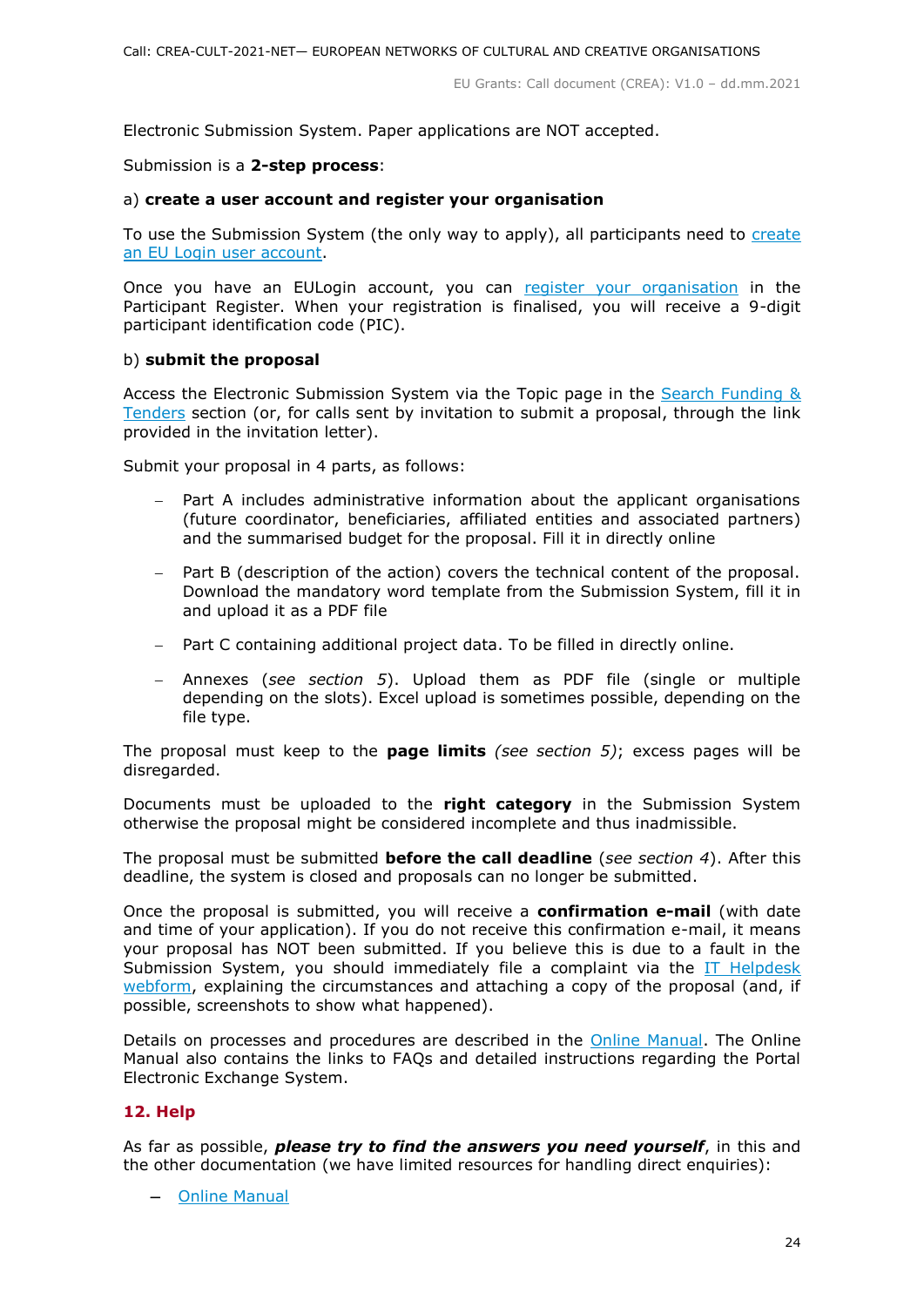- FAQs on the Topic page (for call-specific questions in open calls; not applicable for actions by invitation)
- [Portal FAQ](https://ec.europa.eu/info/funding-tenders/opportunities/portal/screen/support/faq;categories=;programme=null;actions=;keyword=) (for general questions).

Please also consult the Topic page regularly, since we will use it to publish call updates. (For invitations, we will contact you directly in case of a call update).

*Contact*

For individual questions on the Portal Submission System, please contact the  $II$ [Helpdesk.](https://ec.europa.eu/info/funding-tenders/opportunities/portal/screen/support/helpdesks/contact-form)

Non-IT related questions should be sent to the following email address: **[EACEA-](mailto:EACEA-CREATIVE-EUROPE-NETWORKS@ec.europa.eu)**[CREATIVE-EUROPE-NETWORKS@ec.europa.eu.](mailto:EACEA-CREATIVE-EUROPE-NETWORKS@ec.europa.eu)

Please indicate clearly the reference of the call and topic to which your question relates *(see cover page)*.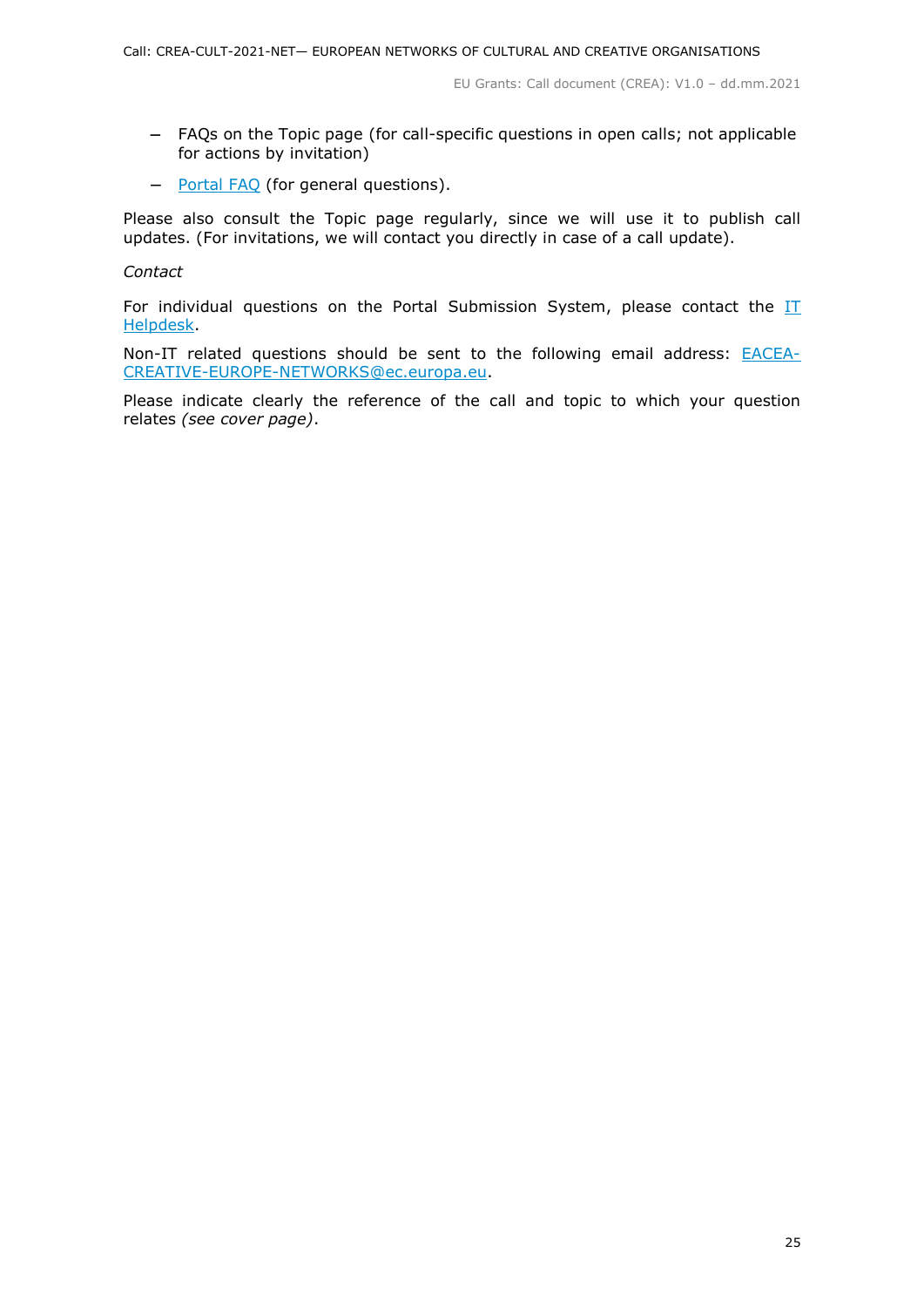# <span id="page-25-0"></span>**13. Important**

# **IMPORTANT**

- **Don't wait until the end —** Complete your application sufficiently in advance of the deadline to avoid any last minute **technical problems**. Problems due to last minute submissions *(e.g. congestion, etc.)* will be entirely at your risk. Call deadlines can NOT be extended.
- **Consult** the Portal Topic page regularly. We will use it to publish updates and additional information on the call (call and topic updates).
- **Funding & Tenders Portal Electronic Exchange System —** By submitting the application, all participants **accept** to use the electronic exchange system in accordance with the [Portal Terms & Conditions.](https://ec.europa.eu/info/funding-tenders/opportunities/docs/2021-2027/common/ftp/tc_en.pdf)
- **Registration —** Before submitting the application, all beneficiaries, affiliated entities and associated partners must be registered in the [Participant Register.](https://ec.europa.eu/info/funding-tenders/opportunities/portal/screen/how-to-participate/participant-register) The participant identification code (PIC) (one per participant) is mandatory for the Application Form.
- **Consortium roles —** When setting up your consortium, you should think of organisations that help you reach objectives and solve problems.

The roles should be attributed according to the level of participation in the project. Main participants should participate as **beneficiaries** or **affiliated entities**; other entities can participate as associated partners, subcontractors, third parties giving in-kind contributions. **Associated partners** and third parties giving in-kind contributions should bear their own costs (they will not become formal recipients of EU funding). **Subcontracting** should normally constitute a limited part and must be performed by third parties (not by one of the beneficiaries/affiliated entities). Subcontracting going beyond 30% of the total eligible costs must be justified in the application.

- **Coordinator —** In multi-beneficiary grants, the beneficiaries participate as consortium (group of beneficiaries). They will have to choose a coordinator, who will take care of the project management and coordination and will represent the consortium towards the granting authority. In mono-beneficiary grants, the single beneficiary will automatically be coordinator.
- **Affiliated entities** Applicants may participate with affiliated entities (i.e. entities linked to a beneficiary, which participate in the action with similar rights and obligations as the beneficiaries, but do not sign the grant and therefore do not become beneficiaries themselves). They will get a part of the grant money and must therefore comply with all the call conditions and be validated (just like beneficiaries); but they do not count towards the minimum eligibility criteria for consortium composition (if any).
- **Associated partners** Applicants may participate with associated partners (i.e. partner organisations which participate in the action but without the right to get grant money). They participate without funding and therefore do not need to be validated.
- **Consortium agreement**  For practical and legal reasons it is recommended to set up internal arrangements that allow you to deal with exceptional or unforeseen circumstances (in all cases, even if not mandatory under the Grant Agreement). The consortium agreement also gives you the possibility to redistribute the grant money according to your own consortium-internal principles and parameters (for instance, one beneficiary can reattribute its grant money to another beneficiary). The consortium agreement thus allows you to customise the EU grant to the needs inside your consortium and can also help to protect you in case of disputes.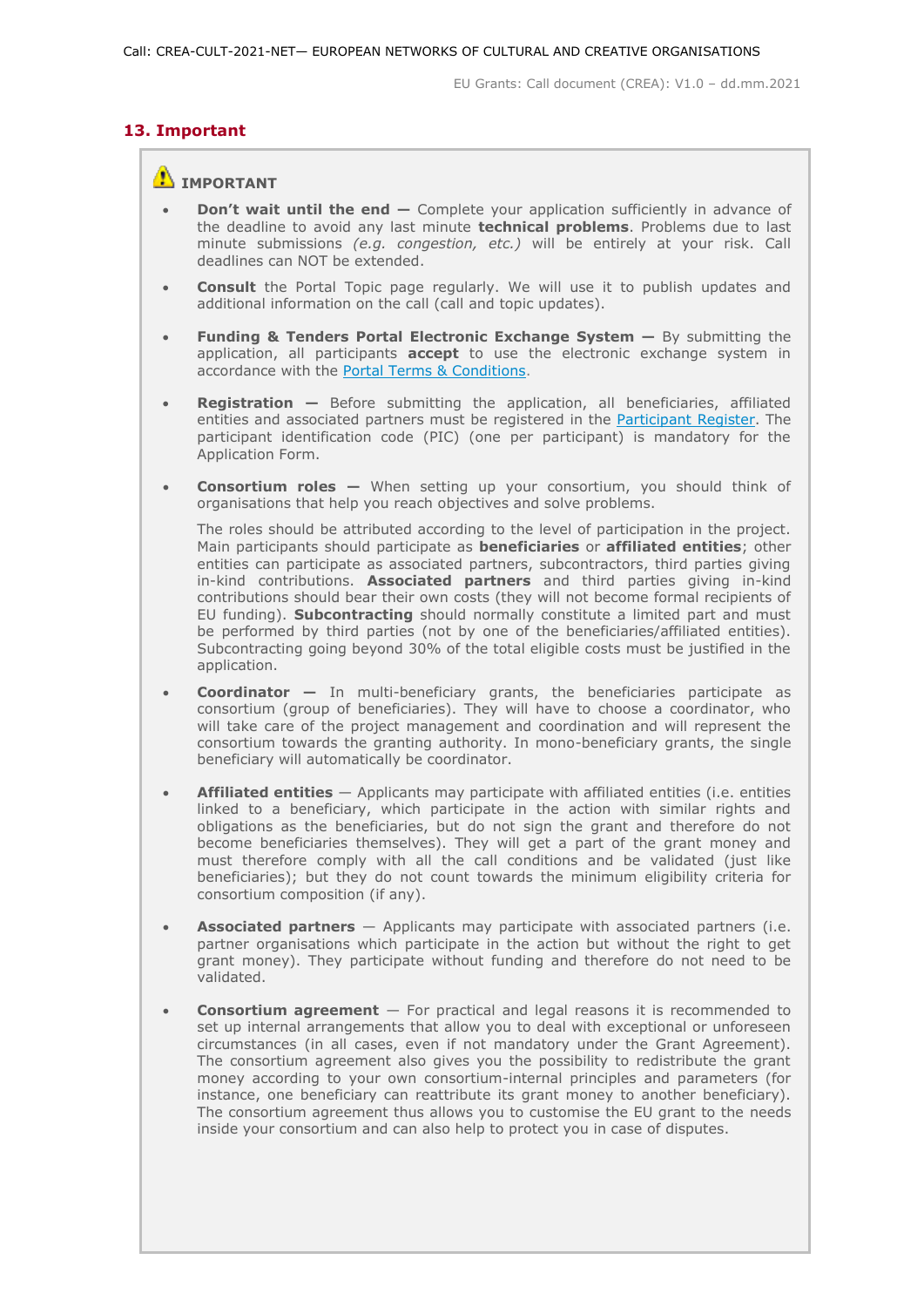- **Balanced project budget –** Grant applications must ensure a balanced project budget and sufficient other resources to implement the project successfully *(e.g. own contributions, income generated by the action, financial contributions from third parties, etc.)*. You may be requested to lower your estimated costs, if they are ineligible (including excessive).
- **No-profit rule —** Grants may NOT give a profit (i.e. surplus of revenues + EU grant over costs). This will be checked by us at the end of the project.
- **No double funding —** There is a strict prohibition of double funding from the EU budget (except under EU Synergies actions). Outside such Synergies actions, any given action may receive only ONE grant from the EU budget and cost items may under NO circumstances declared to two different EU actions.
- **Completed/ongoing projects —** Proposals for projects that have already been completed will be rejected; proposals for projects that have already started will be assessed on a case-by-case basis (in this case, no costs can be reimbursed for activities that took place before the project starting date/proposal submission).
- **Combination with EU operating grants —** Combination with EU operating grants is possible, if the project remains outside the operating grant work programme and you make sure that cost items are clearly separated in your accounting and NOT declared twice *(see AGA — [Annotated Model Grant Agreement,](https://ec.europa.eu/info/funding-tenders/opportunities/docs/2021-2027/common/guidance/aga_en.pdf)  [art 6.2.E\)](https://ec.europa.eu/info/funding-tenders/opportunities/docs/2021-2027/common/guidance/aga_en.pdf).*
- **Multiple proposals —** Applicants cannot submit more than one proposal under this call. Multiple proposals will be rejected.
- **Resubmission —** Proposals may be changed and re-submitted until the deadline for submission.
- **Rejection –** By submitting the application, all applicants accept the call conditions set out in this this Call Document (and the documents it refers to). Proposals that do not comply with all the call conditions will be **rejected**. This applies also to applicants: All applicants need to fulfil the criteria; if any one of them doesn't, they must be replaced or the entire proposal will be rejected.
- **Cancellation –** There may be circumstances which may require the cancellation of the call. In this case, you will be informed via a call or topic update. Please note that cancellations are without entitlement to compensation.
- **Language —** You can submit your proposal in any official EU language (project abstract/summary should however always be in English). For reasons of efficiency, we strongly advise you to use English for the entire application. If you need the call documentation in another official EU language, please submit a request within 10 days after call publication (for the contact information, *see section 12*).